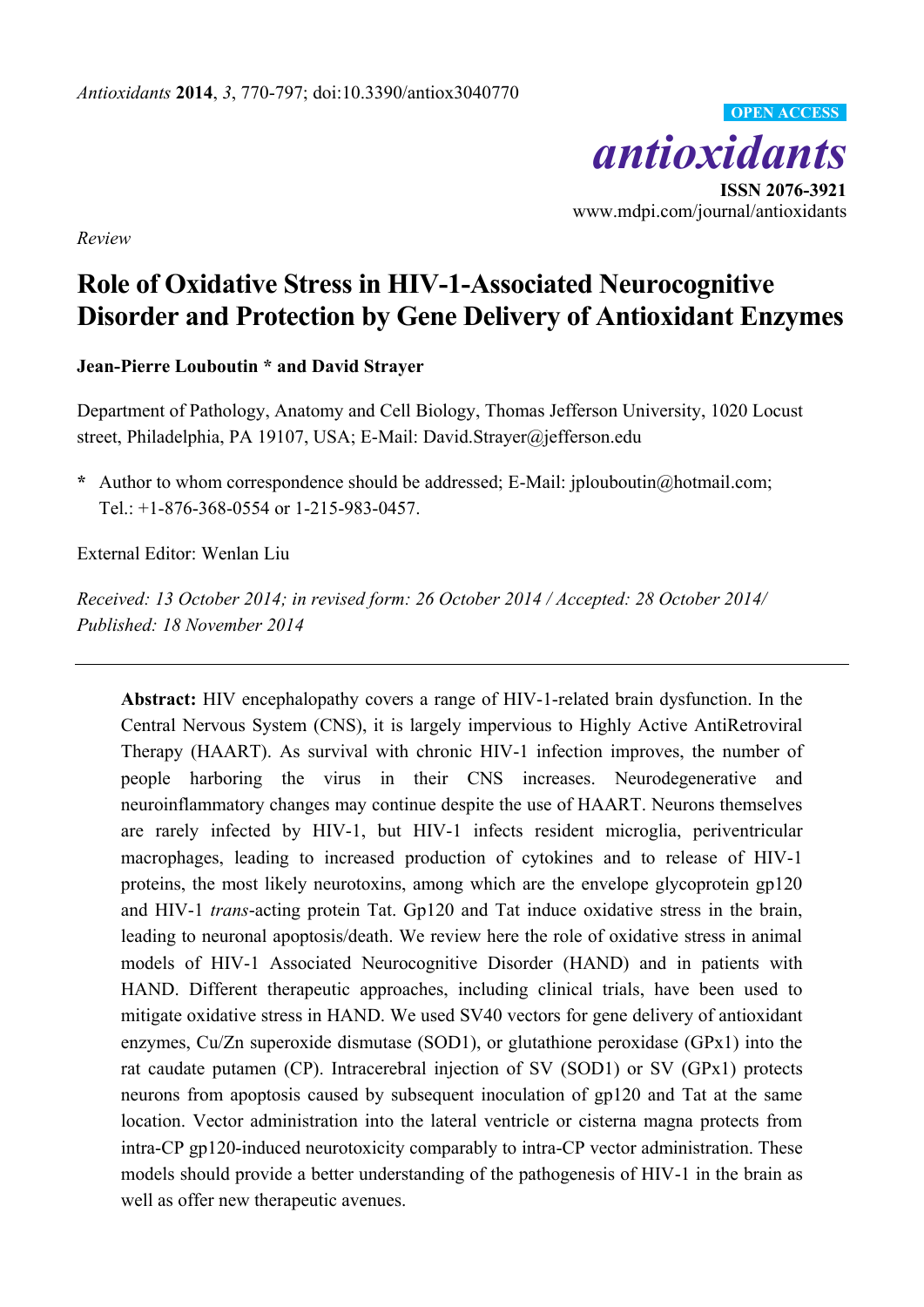**Keywords:** HIV-1; gene therapy; dementia; oxidative stress; neuroinflammation; antioxidant enzymes

#### **1. Clinical Presentation of HIV-1-Associated Neurocognitive Disorder**

HIV-1 enters the Central Nervous System (CNS) soon after it enters the body. There, it is largely impervious to highly active anti-retroviral therapeutic drugs (HAART). Human immunodeficiency virus (HIV-1) encephalopathy covers a range of HIV-related CNS dysfunction. Advances in the treatment of HIV-1 have dramatically improved survival rates over the past 10 years, but HIV-associated neurocognitive disorders (HAND) remain highly prevalent and continue to represent a significant public health problem, partly because HAART penetrate the CNS poorly. In early 1990s, the neurologic complications of HIV-1 infection were classified into two levels of disturbance: (1) HIV-associated dementia (HAD) with motor, behavioral/psychosocial, or combined features; and (2) minor cognitive motor disorder (MCMD). HAD was considered as the most common cause of dementia in adults under 40 [1] and was estimated to affect as many as 30% of patients with advanced AIDS [1], but has become less common since HAART was introduced [2]. This reduction probably reflects better control of HIV in the periphery, since antiretroviral drugs penetrate the CNS poorly. Before the introduction of HAART, most neuroAIDS patients showed subcortical dementia, with predominant basal ganglia involvement, manifesting as psychomotor slowing, Parkinsonism, behavioral abnormalities and cognitive difficulties [3]. MCMD described a less severe presentation of HIV-associated neurocognitive impairment that did not meet criteria for HAD.

More recently, in light of the changing epidemiology of HIV infection, the need to update and further structure the diagnostic criteria for HAND has been recognized [4]. There are several reasons for this update. First, the applicability of the old criteria appears limited in the present age of HAART. Prior to the advent of HAART, a diagnosis of HAD was associated strongly with high viral loads, low T-cell counts, and opportunistic infections. With HAART limiting viral severity, patients with HIV typically live longer with milder medical symptoms. Secondly, guidelines regarding possible neurocognitive impairment due to comorbid conditions with CNS effects (e.g., substance use disorders) were not precisely described in the previous diagnostic scheme. This limitation is particularly important in the era of HAART as those infected with HIV-1 live longer with a host of CNS risk factors, including substance abuse disorders (e.g., methamphetamine dependence), medical conditions associated with HAART treatment (e.g., hyperlipidemia) and comorbid infectious diseases (e.g., hepatitis C virus) [5].

Thus, the newly redefined criteria allow for three possible research diagnoses: (1) asymptomatic neurocognitive impairment (ANI); (2) HIV-associated mild neurocognitive disorder (MND); and (3) HAD. In this classification, the diagnosis of HAND must be determined by assessing at least five areas of neurocognitive functioning known to be affected by HIV infection (e.g., attention/working memory, executive functions, speed of information processing, episodic memory, motor skills, language, and sensoriperception) [4].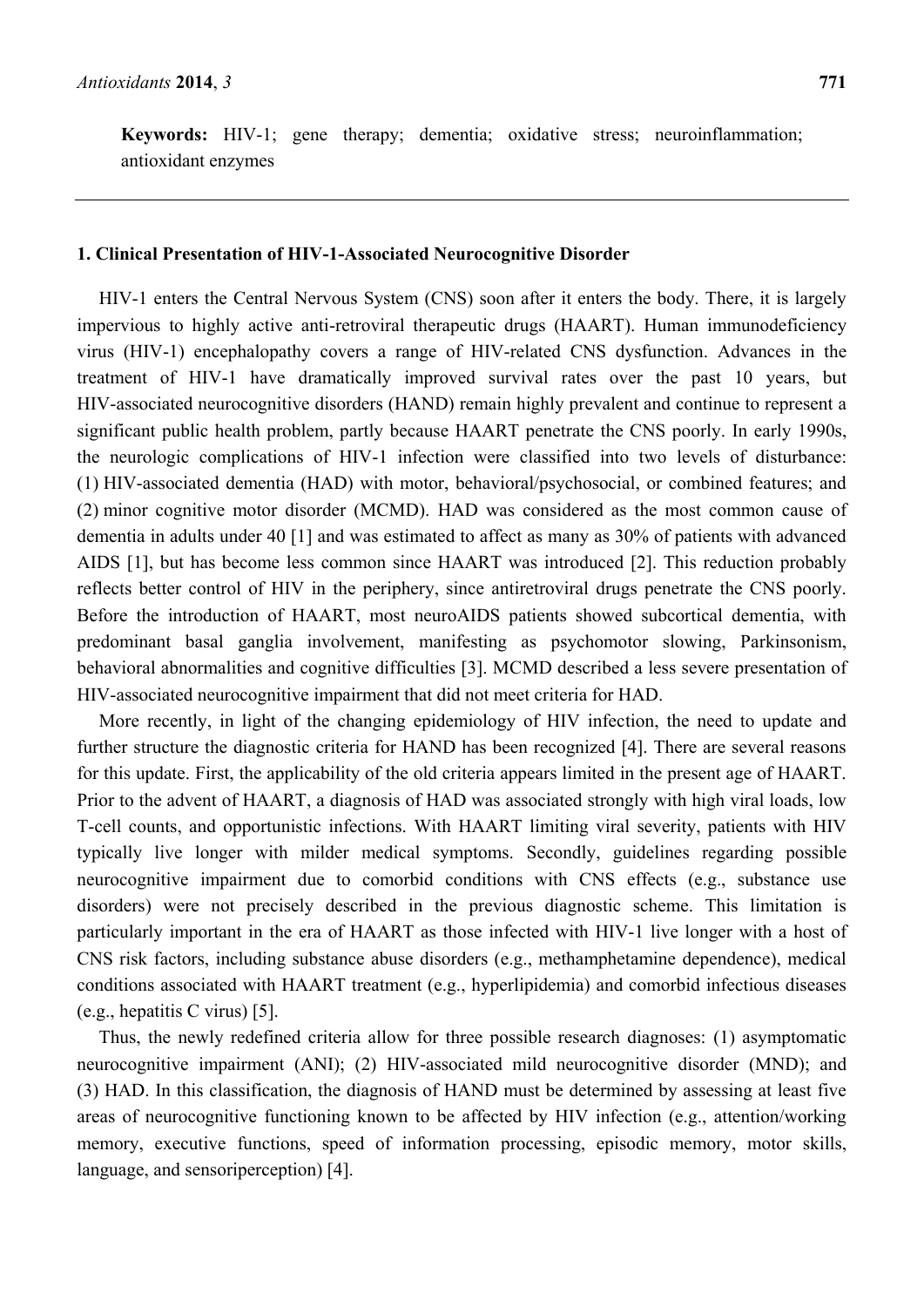However, if there are currently less cases of HAD as survival with chronic HIV-1 infection improves, the number of people harboring the virus in their CNS increases, leading to new HIV-1-related neurological manifestations. The prevalence of HAND therefore continues to rise, and less fulminant forms of HAND have become more common than their more severe predecessors [4,5]. HAND remains a significant independent risk factor for AIDS mortality [2,4–9]. Incident cases of HAND are accelerating fastest among drug users, ethnic minorities, and women [6–9]. The number of HIV-infected individuals over 50 years of age is rapidly growing, including patients taking HAART [9]. It has been suggested that in 10 years, 50% of AIDS patients in the United States will be over the age of 50. Moreover, it is becoming clear that the brain is an important reservoir for the virus, and that neurodegenerative and neuroinflammatory changes may continue despite HAART [8].

#### **2. Neuropathogenesis of HAND**

#### *2.1. Role of HIV-1 Proteins in Neuronal Damage*

The principal manifestations of central nervous system in HIV infection result from neuronal injury and loss and from extensive damage to the dendritic and synaptic structures in the absence of neuronal loss. Neurons themselves are rarely infected by HIV-1, and neuronal damage is felt to be mainly indirect. In fact, the pathogenesis of HAND largely reflects the neurotoxicity of HIV-1 proteins [10]. HIV-1 infects resident microglia, periventricular macrophages and some astrocytes [11], leading to increased production of cytokines and to release of HIV-1 proteins, the most likely neurotoxins, among which are the envelope (Env) proteins gp120 and gp41 and the nonstructural proteins Nef, Rev, Vpr and Tat [9,12,13].

#### 2.1.1. Trans-Acting Protein Tat

The HIV-1 *trans*-acting protein Tat, an essential protein for viral replication, is a key mediator of neurotoxicity. Brain areas that are particularly susceptible to Tat toxicity include the CA3 region and the dentate gyrus of the hippocampus and the striatum. Tat is internalized by neurons primarily through lipoprotein related protein receptor (LRP) and by activation of *N*-methyl-D-aspartate (NMDA) receptor [14,15]. It also interacts with several cell membrane receptors, including integrins, VEGF receptor in endothelial cells and possibly CXCR4 [16].

Tat can directly depolarize neuron membranes, independently of  $Na<sup>+</sup>$  flux [17] and may potentiate glutamate- and *N*-methyl-D-aspartate (NMDA)-triggered calcium fluxes and neurotoxicity [17]. It promotes excitotoxic neuron apoptosis [18,19] by activating endoplasmic reticulum pathways to release intracellular calcium  $((Ca^{2+})i)$ . Consequent dysregulation of calcium homeostasis [18,20–22] leads to mitochondrial calcium uptake, caspase activation and, finally, neuronal death. Tat also increases levels of lipid peroxidation [23] by generating the reactive oxygen species (ROS) superoxide (O<sup>2</sup> − ) and hydrogen peroxide (H2O2). It activates inducible nitric oxide synthase (iNOS) to produce nitric oxide (NO), which binds superoxide anion to form the highly reactive peroxynitrite (ONOO) [24].

Tat neurotoxicity has been reported in cultured cells*,* but fewer studies have demonstrated its neurotoxic properties *in vivo* [25–29]. Despite evidence that Tat has been detected in the striatum of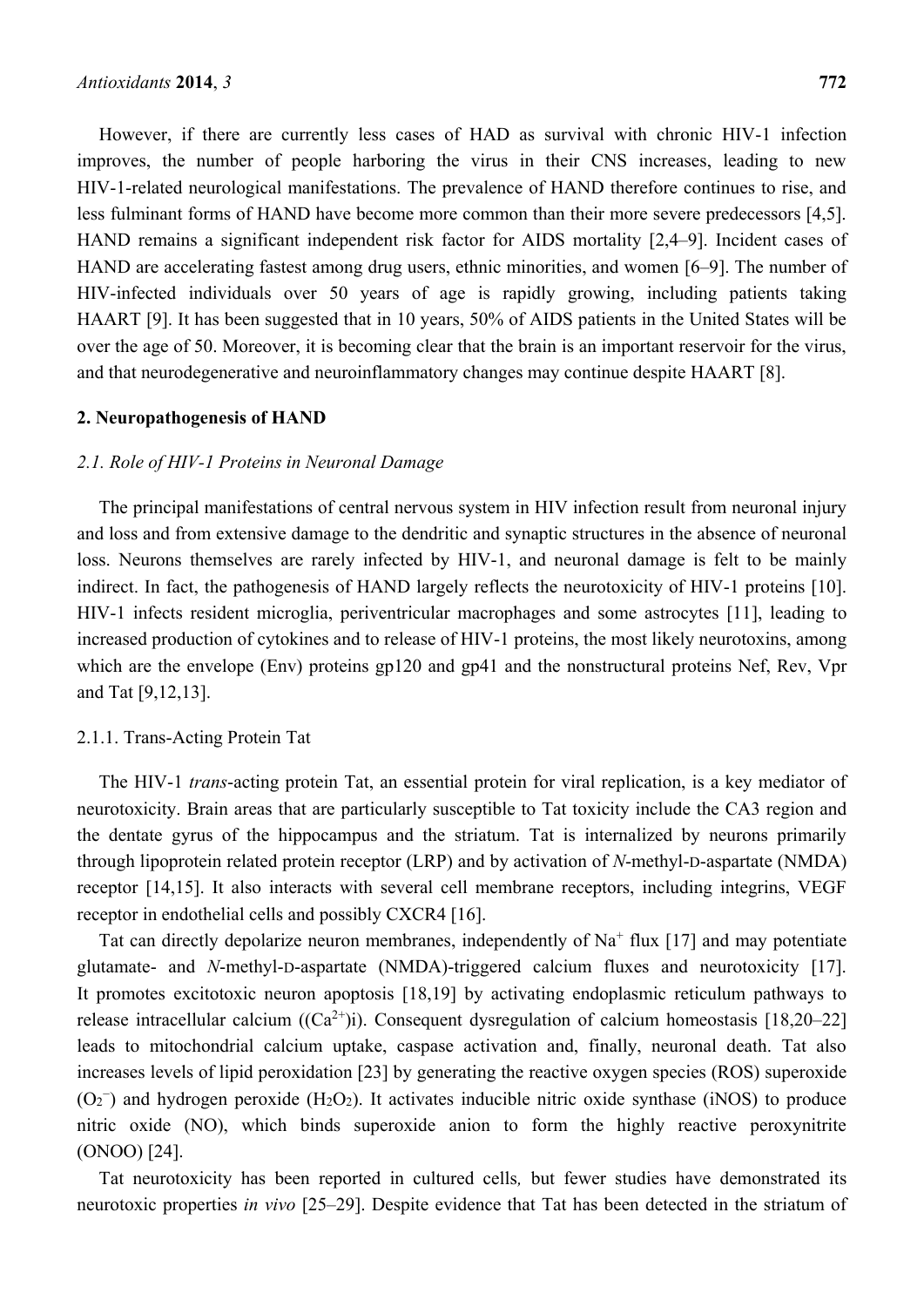patients with HIV encephalitis [30,31], it is difficult to know the exact levels of Tat generated. Although mRNA for Tat was detected by RT-PCR in brain extracts from half [31] or more [30] of patients with HIV encephalitis, protein levels could not be measured by ELISA [31]. There are important differences between the situation in the striatum of patients with AIDS and models where Tat is directly injected into the CP. In these models, Tat is localized initially in extracellular space following intra-CP injection, then it is internalized in neurons and in some microglial cells, while the sites of production are focal in patients with HAND (*i.e.*, microglial cells and infected macrophages). Direct injection of Tat results in acute injury, while production of Tat is more protracted in the brain of patients with HAND. The lesions of HAND reflect chronic injury caused by ongoing production of Tat, as well as other susbstances, by HIV-1-infected cells.

#### 2.1.2. Envelope Glycoprotein gp120

The HIV-1 *env* gene codes for gp120 which is cleaved into two major envelope glycoproteins, gp120 and gp41. Soluble gp120 can induce apoptosis in a wide variety of cells including lymphocytes, cardiomyocytes and neurons [32,33]. HIV-1 gp120 may be directly neurotoxic at high concentrations [34]. Gp120-induced apoptosis has been demonstrated in studies in cortical cell cultures, in rat hippocampal slices and by intracerebral injections *in vivo* [35]. Gp120 binds neuron cell membrane co-receptors (CCR3, CCR5 and CXCR4) and elicits apoptosis, apparently via G-protein-coupled pathways [21,36]. Soluble gp120 also increases glial cell release of arachidonate, which impairs neuron and astrocyte reuptake of glutamate [37], leading to prolonged activation of NMDA receptor with consequent disruption of cellular  $Ca^{2+}$  homeostasis [38]. This process involves generation of superoxide and peroxide species, with resultant oxidative stress, and leads to neuron cell death after mitochondrial permeabilization, cytochrome c release and activation of caspases and endonucleases [2].

#### 2.1.3. Other HIV-1 Proteins

The trans-membrane protein gp41 is elevated in patients with HAD. *In vitro*, gp41 can induce neuronal death in the nanomolar range, requires the presence of astrocytes, suggesting indirect mechanisms, involving iNOS, NO formation, depletion of glutathione and disruption of mitochondrial function [39,40].

Other HIV-1 proteins (Vpr, Nef, Rev) are also involved in HAND neuropathogenesis. HIV-1 viral protein r (Vpr) is thought to be important for effective viral replication in the early stages of the infection. Vpr is present as a soluble protein within the blood serum and the CSF of patients infected with HIV-1 [41,42] and accumulates within these compartments to increasing concentrations as disease progresses toward the later stages of disease. As an extracellular protein, HIV-1 Vpr has been shown to negatively affect the survival of brain-resident cells, especially neurons and astrocytes, which are the cell types most sensitive to local insult; they become dysfunctional and are gradually lost as patients infected with HIV-1 advance towards AIDS. Some studies have shown that Vpr can directly induce neuronal apoptosis [43], and that Vpr can deregulate calcium secretion in neural cells [44].

The non-structural protein Nef is required for the proper budding of virions from HIV-infected cells. *In vitro*, Nef can be lethal for astrocytes and neurons and can increase the expression of matrix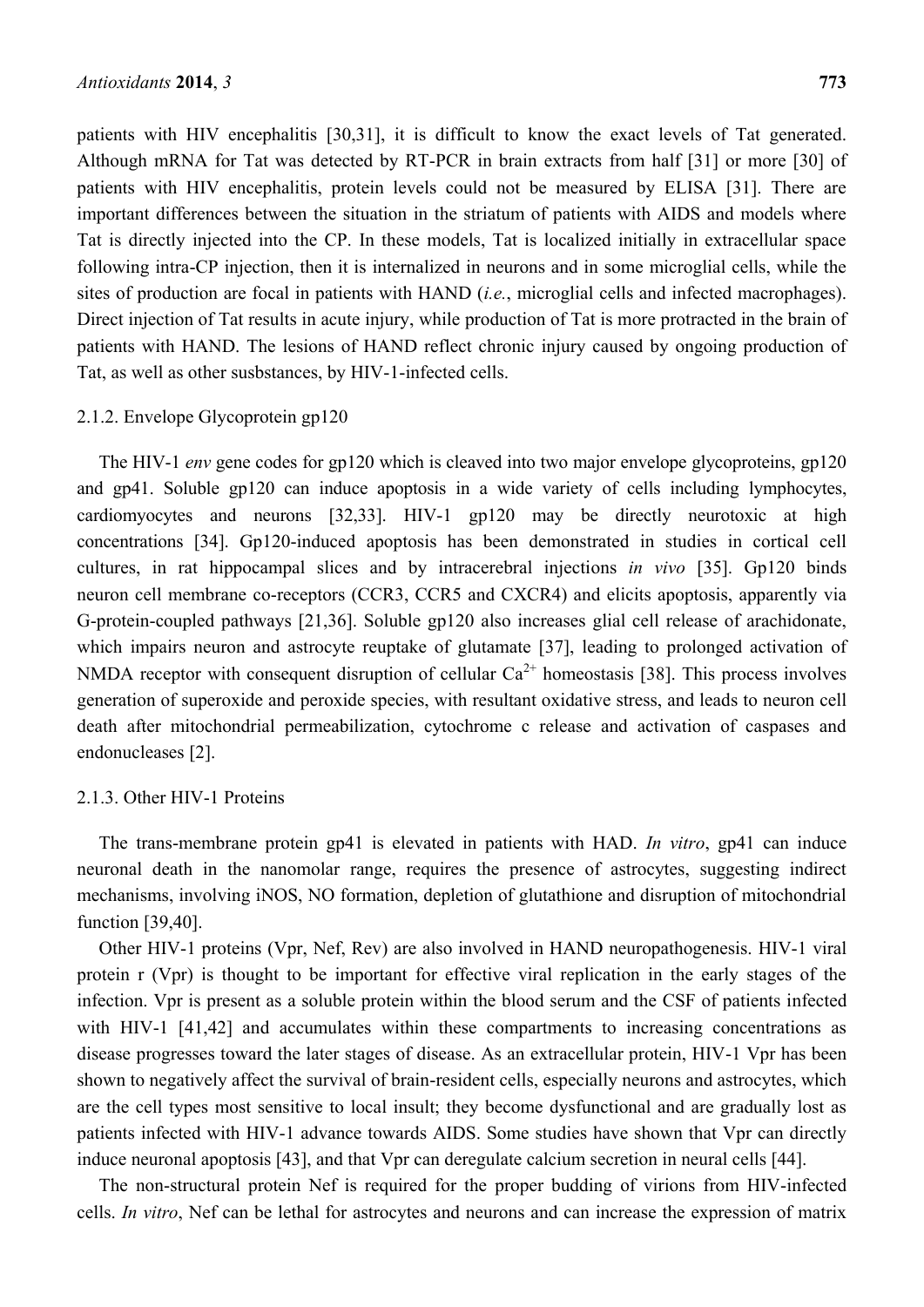metalloproteinases (MMPs) [45]. Abundant Nef expression has been shown in astrocytes of HIV-1-infected patients with neuronal damage [46].

The HIV-1 phosphoprotein Rev is involved in the nuclear export of unspliced viral mRNAs. Extracellular Rev has neurotoxic properties. These ones have been demonstrated in rodents by intracerebroventricular injection of a synthetic peptide spanning the basic region of Rev causing neuronal death [47].

#### *2.2. HIV-1 Proteins and Astrocytes*

Astrocytes have a role in HAND [48]. Several HIV-1 proteins can influence the role of astrocytes in HAND. Astroglial infection is characterized by an initial small burst in viral production followed by a state of persistent infection with the presence of multiple spliced short transcripts (encoding primarily the Nef protein), inefficient translation of structural proteins (gag and env), and almost undetectable levels of viral genomic transcripts [49]. Astrocytes could represent a reservoir for HIV-1. During late stage HIV-1 disease, an increased frequency of infiltrating monocytes and CD4+ T cells may deliver neurotoxic factors, such as chemokines and viral proteins (Tat, Vpr, gp120, and Nef) [50], which stimulates astroglia to secrete an elevated amount of glutamate, increasing the overall level of excitotoxicity. This sequence of events could play a significant role in astrocytic and neuronal dysregulation, leading to mild to severe neurocognitive impairment. Tat also induces NOS in human astroglia [51] and monocyte chemoattractant protein-1 (MCP-1) is induced in HIV-1 Tat-stimulated astrocytes [52]. Tat expression in astrocytes leads to astrocytes activation and neuronal death [53].

#### **3. Oxidative Stress in HAND**

#### *3.1. Role of Oxidative Stress in HAND*

Oxygen is vital for all living cells whether neuronal or not, but on the other hand it is potentially dangerous in excess. Oxygen has a role in glucose breakdown in mitochondria through oxidative phosphorylation and generates energy currency of cell, *i.e.*, ATP [54]. Under physiologic normal conditions, ROS, which include superoxide  $(O_2^-)$ , hydrogen peroxide  $(H_2O_2)$  and hydroxyl radical (OH–), are generated at low levels and play important roles in signaling and metabolic pathways [55]. Oxidative stress arises due to the disturbances of the balance in pro-oxidant/antioxidant homeostasis that further causes the generation of ROS which are potentially toxic for neurons. Reactive oxygen and nitrogen species (ROS/RNS) change cellular responses through diverse mechanisms. Oxidative damage and the associated mitochondrial dysfunction may result in energy depletion, accumulation of cytotoxic mediators and cell death. There are several reasons why the brain is more susceptible to ROS. Glial cells require more oxygen and glucose consumption to generate continuous ATP pool *in vivo* for normal functioning of the brain as it is one of the busiest organs, making them more susceptible to oxygen overload, and thus to free radicals generation [54]. Neurons are particularly susceptible to ROS because of their biochemical composition: brain contains high levels of fatty acids, which are particularly susceptible to peroxidation and oxidative modification. Double bonds of unsaturated fatty acids are hot spots for attack by free radicals that initiate cascade to damage neighboring unsaturated fatty acids [56]. Membrane lipids can undergo oxidation, producing cytotoxic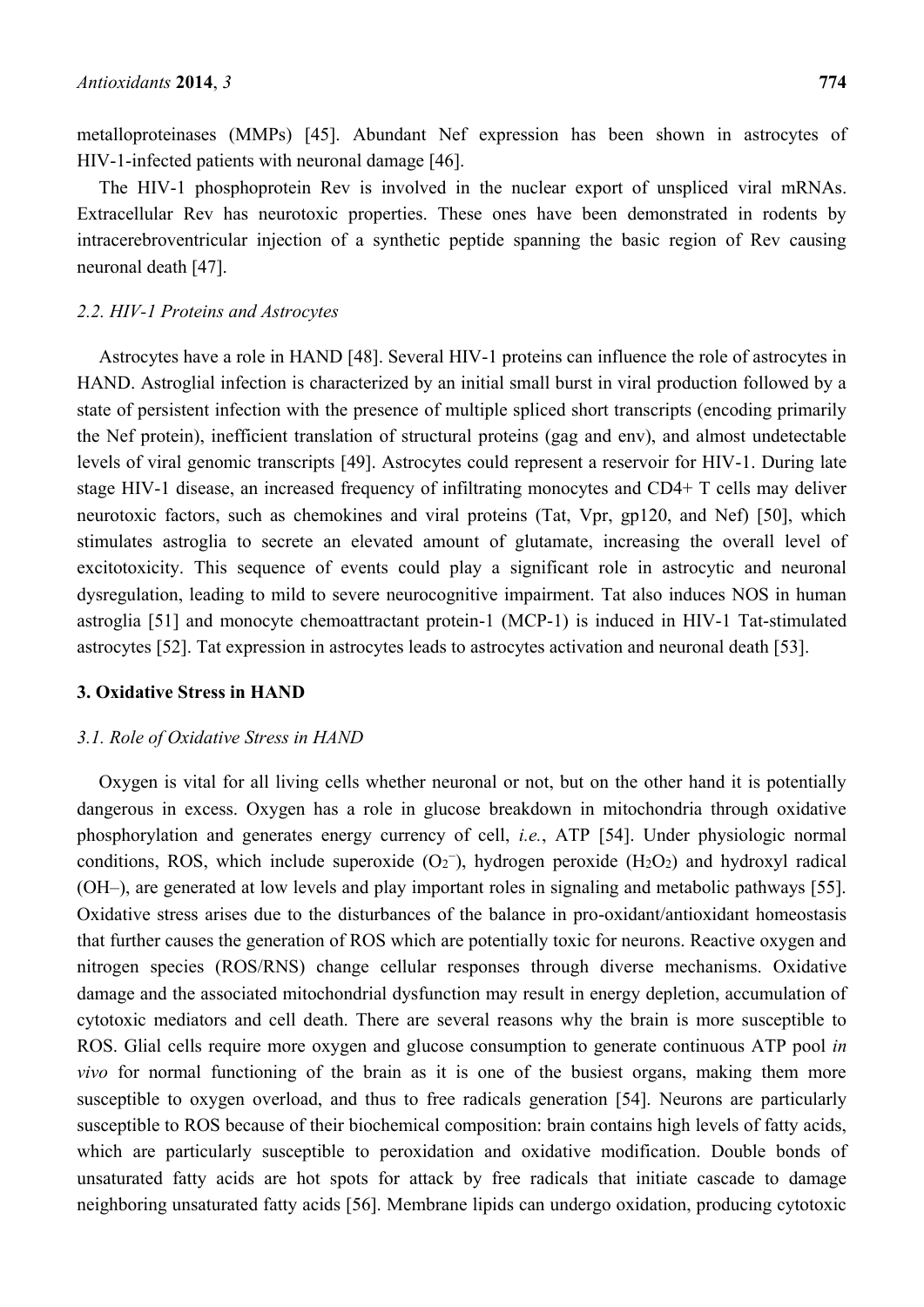lipid peroxidation products like malondialdehyde (MDA) and 4-hydroxynonenal (4-HNE). Finally, brain has less antioxidant activity compared to other tissues and has higher levels of iron in some areas [54].

Organisms respond to oxidative injury by orchestrating a stress response to prevent further damage. An increase in the intracellular levels of antioxidant agents, and at the same time the removal of already damaged components, are both part of the oxidative stress response. ROS levels are controlled by endogenous antioxidants such as superoxide dismutases (SOD), glutathione peroxidase (GPx1), glutathione and catalase. The tripeptide glutathione (γ-L-glutamyl-L-cysteinylglycine, GSH) is the key low molecular thiol antioxidant involved in the defense of brain cells against oxidative stress. A decrease in GSH levels has been connected to physiological processes such as aging and neurological disorders like Alzheimer's disease (AD), epilepsy, and Parkinson's disease [57]. Although GSH is the primary molecule involved in detoxification of ROS in the body, antioxidant enzymes like GPx1, are also known to play a role in this process [58]. During detoxification of peroxides, the enzyme GPx1 converts GSH to GSSG (glutathione disulphide).

Interaction of ROS with other tissue components produces a variety of other radicals: following activation of iNOS, NO can bind superoxide anion to form the highly reactive peroxynitrite [24]. The latter may attack lipids, proteins and DNA, to enhance oxidant-related injury. Mitochondria are the primary source of ROS involved in many brain tissue injuries (*i.e.*, hypoxia, excitotoxicity). Once generated, mitochondrial ROS influence the release of cytochrome c and other apoptotic proteins from the mitochondria into the neuronal cytosol, which leads to apoptosis [55]. For example, once released into the cytosol, cytochrome c forms a complex referred to as an apoptosome with procaspase-9, apoptotic protease activating factor 1 (APAF-1) and dATP. The formation of the apoptosome activates caspase-9 which then cleaves other procaspases. The activation of caspase-3 by this process, among other effectors, has multiple effects including proteolysis of an inhibitor of the caspase-activated DNase [59]. Thus, a link between oxidative stress and activation of some caspases seems highly probable.

Abnormalities in oxidative metabolism have been reported in many nervous system diseases. These include neurodegenerative diseases (Parkinson's disease, AD, Huntington's disease, amyotrophic lateral sclerosis and cerebellar degeneration) [60–63], vascular diseases (ischemia-reperfusion) [64] or toxic reactions (chronic alcoholism) [65], as well as aging [66].

Oxidative stress, accumulation of protein aggregates, impaired mitochondrial function, and autophagic stress are common in many pathologies, including neurodegenerative diseases. The highly abundant mitochondria in brain cells are a major site of generation and action of ROS/RNS. Lipid peroxidation is a consistent feature of neurodegenerative diseases and biologically active reactive lipid species, such as HNE, accumulates in brains individuals with Parkinson's disease, AD, and HIV-1-associated neurocognitive disorder. Mechanisms of protein oxidation are NO-dependent, through generation of ONOO−, or *S*-nitrosylation. These changes have been reported in a broad range of pathologies, including Parkinson's disease, which is associated with both nitrated α-synuclein and *S*-nitrosated parkin. Likewise, ONOO−-dependent modifications of proteins are widespread in brains of individuals with AD. The cross-talk between autophagy, oxidative stress and mitochondrial dysfunction is not well understood, particularly in neurodegenerative diseases.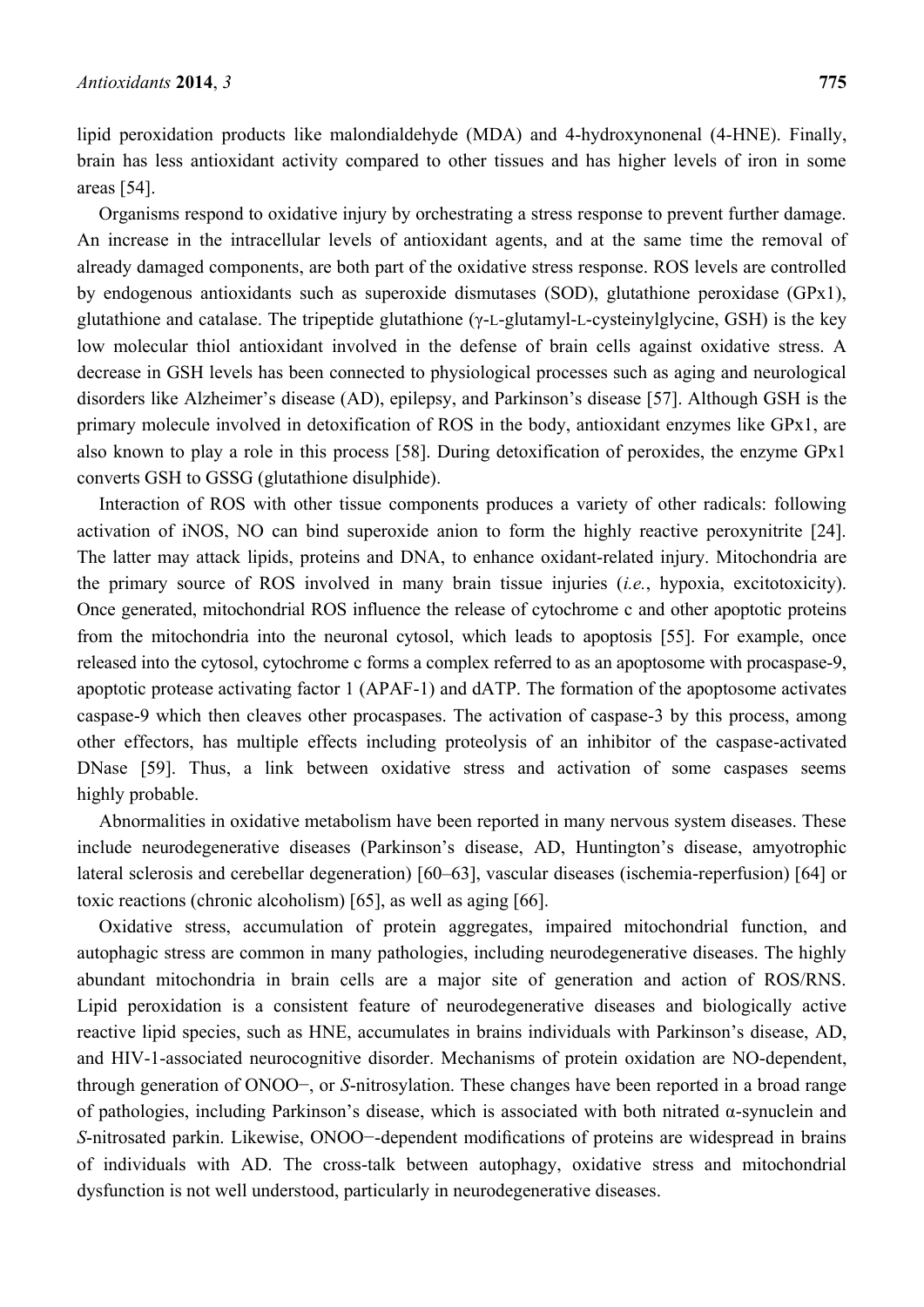Oxidative stress plays a role in the development of HAND as well [67,68]. Oxidative stress in HIV-1 dementia has been documented by analyses of brain tissue, including increased levels of lipid peroxidation product (*i.e.*, HNE) and the presence of oxidized proteins. Serum levels of GSH and GPx1 are decreased in HIV-1 patients while MDA levels are increased [58]. A characteristic of patients infected with HIV-1 in late stage disease is diffuse intracellular oxidation in the form of decreased availability of GSH, the main cellular antioxidant and redox buffer, and augmented lipid oxidation, which triggers a cascade of downstream signaling events.

Membrane-associated oxidative stress correlates with HIV-1 dementia pathogenesis and cognitive impairment [9]. HNE-positive neurons have been demonstrated in the brains of patients with HIV-1 encephalitis [23,68,69]. In the case of HIV-1 infection, Tat and gp120 can elicit such oxidative stress [9,70]. Such oxidative stress can induce apoptosis in cultured neurons [71]. It can also damage neurons and cause cognitive dysfunction *in vivo* [72]. Tat and gp120 induce ceramide production in cultured neurons by triggering sphingomyelinase activity via a mechanism that involves induction of oxidative stress by CXCR4 activation [9]. Oxidative stress can play a role in HAND in other ways. Circulating toxins in the CSF, derived from HIV-1-infected cells, may damage mitochondria, leading to release of cytochrome c and then to a cascade of events leading to apoptosis [67,68]. HIV-1 gp120 and Tat can cause free radical production, possibly as part of the signal-transduction pathways they activate [9,70].

It is still unclear whether oxidative stress is the primary initiating event associated with neurodegeneration. However, a growing body of evidence implicates it as being involved in at least the propagation of cellular injury that leads to neuron death. Earlier reports support the hypothesis that oxidative modifications of macromolecular cell components (lipids, proteins and nucleic acids) may be an early step in the mechanism of Tat and gp120 neurotoxicity [27,28].

### *3.2. Oxidative Stress Associated with Tat*

Tat-induced protein oxidation is well documented [27,28] and its effects on lipid peroxidation have also been reported. We recently demonstrated that Tat activates multiple signaling pathways. In one of these, Tat-induced superoxide acts as an intermediate, while the other utilizes peroxide as a signal transducer [70].

Tat-mediated neurotoxicity may be associated with increased oxidative modifications of proteins [27]. For example, increased protein carbonyl formation, a well-known marker of protein oxidative damage, occurred early after Tat injection and coincided with the earliest changes in the amount of degenerating striatal neurons [28]. When the number of degenerating neurons reaches its peak 1 day after Tat administration, protein oxidation in striatal extracts decreased back to control levels, probably because oxidized proteins are prone to proteolytic degradation [28]. There was a later increase in protein carbonyl levels 7 days after Tat injection, possibly caused by Tat-induced compromise astrocytic functions [28]. However, astrocytosis and associated changes in protein oxidation were not sufficient to cause an additional neuronal cell death [28]. Tat increase in levels of protein oxidation may result from Tat-mediated increase of the production of prooxidants, as Tat can trigger the production of inflammatory products, which, in turn, may cause an excess of ROS [28,73].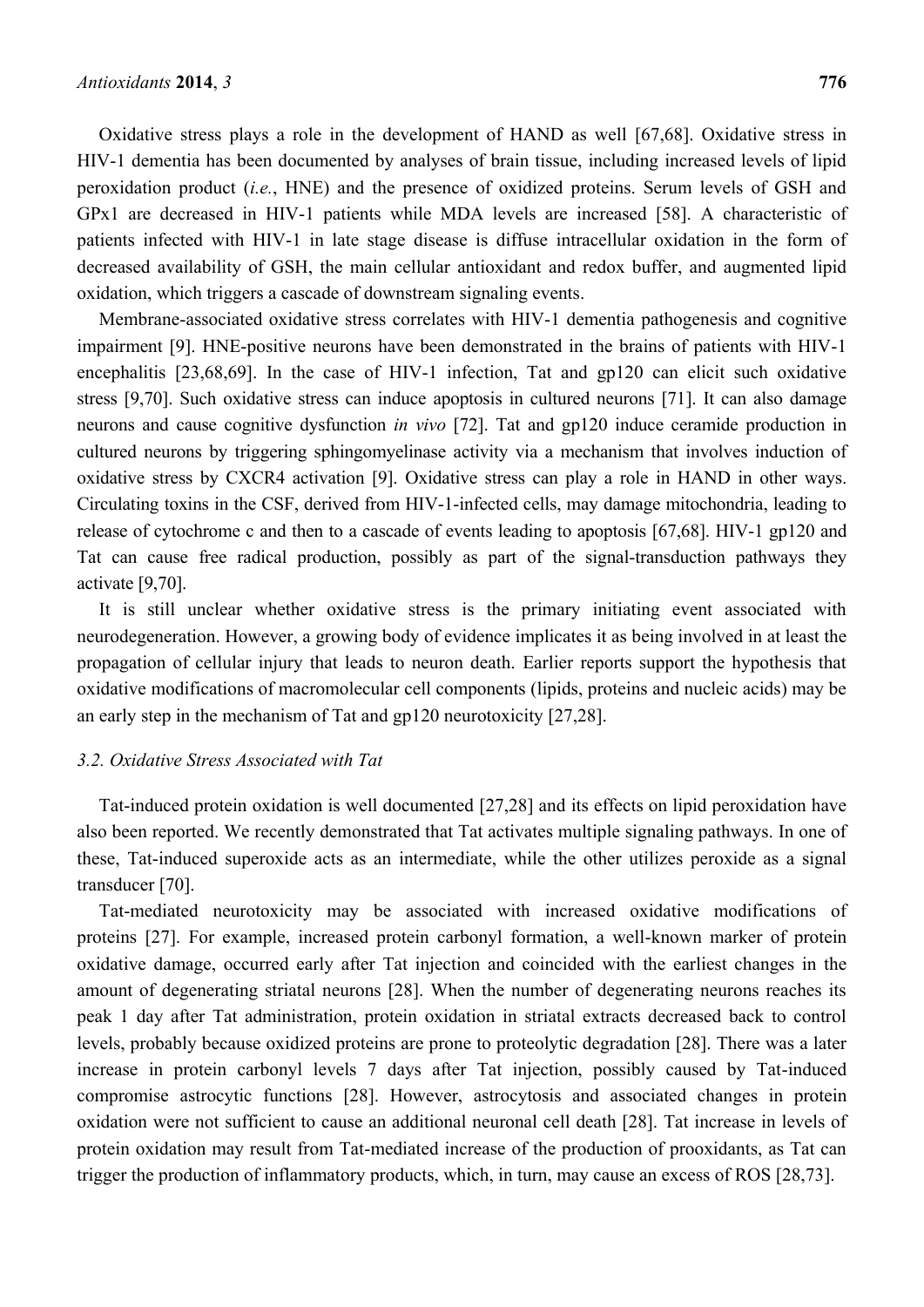Tat can also mediate neurotoxicity through lipid peroxidation. There are few reports concerning MDA levels in the brain after Tat injection, and there are no data concerning late time points after inoculation. In one study, repeated intravenous injection of 50 ng Tat during 5 days decreases brain levels of GSH and GPx1 and increases levels of MDA [57]. Pretreatment of the animals with thiol antioxidant *N*-acetylcysteine amide (NACA) increased the GSH levels significantly, indicating that the antioxidant NACA was able to partially abrogate oxidative stress induced damage in these animals. A significant decrease in the activity of GPx1 was observed in animals treated with Tat, as compared to the controls, indicating that the overwhelming oxidative stress induced by these toxins depletes the antioxidant enzyme in the brain. Animals pretreated with NACA had GPx-1 levels similar to that of the control.

In one study, we injected Tat into the striatum. We observed elevated MDA levels persisting one week after Tat administration [74]. The sustained MDA levels might be due to the longterm neuroinflammation, because it is known that increased production of inflammatory products induced by Tat may cause an excess formation of ROS [28]. However, persisting elevated MDA levels were not associated with continuing apoptosis. These data resemble to the ones observed when an increase in protein carbonyl levels seen 7 days after Tat injection was not accompanied by neuron death [28].

Tat is also known to trigger an increased production of inflammatory products, which in turn, may cause an excess formation of ROS [73,75]. Tat may induce superoxide and nitrite release in a microglial cell line [73]. An exposure of macrophages and astrocytes to Tat for few minutes *in vitro* is sufficient for sustained release of cytokines for several hours [75]. Thus, Tat might promote oxidative stress and its consequences (*i.e.*, neuron death) through activation of proinflammatory responses.

Numerous neurotoxic effects of Tat injection can be transient and can be observed only at early time points after its administration. Tat can decrease levels of GSH available to relieve oxidant stress [57]. The presence of Tat in the striatum is short-lived after its injection. It is thus possible that after degradation of Tat, the levels of GSH are restored to normal levels. GSH could then protect neurons against ROS directly and indirectly, and could bind to lipid peroxidation products such as HNE, thereby providing neuroprotection [58]. Tat can also induce a lipid imbalance in neurons, resulting in an overproduction of sphingomyelin and ceramide, followed by increased levels of HNE [58]. Once Tat is degraded, the levels of ceramide and sphingomyelin return to control levels, limiting cellular dysfunction and death due to lipid imbalance. Tat can also trigger the expression of iNOS, leading to the overproduction of NO, which can react with superoxide anion to form peroxynitrite, a neurotoxic compound. NO can increase glutamate release from astrocytes, enhancing NMDA excitotoxicity [58]. If NO production can be increased shortly after Tat treatment, NO levels would decrease once Tat is degraded. Thus, if persisting increased MDA levels are observed one week after injection (possibly linked to continued neuroinflammation), they might not be enough, by themselves, to induce neuronal death at that time, because: (1) there is no direct interaction of Tat with neurons and no Tat-mediated dysregulation of calcium homeostasis one week after the injection; (2) some protective mechanisms (*i.e.*, GSH) are probably restored at that time; (3) neurotoxic compounds like NO and peroxynitrite are probably not present at that time.

Oxidative stress is intimately linked with an integrated series of cellular phenomena, which all seem to contribute to neuronal death. Interaction between these various components is not necessarily a cascade but might be a cycle of events, of which oxidative stress is a major component [76].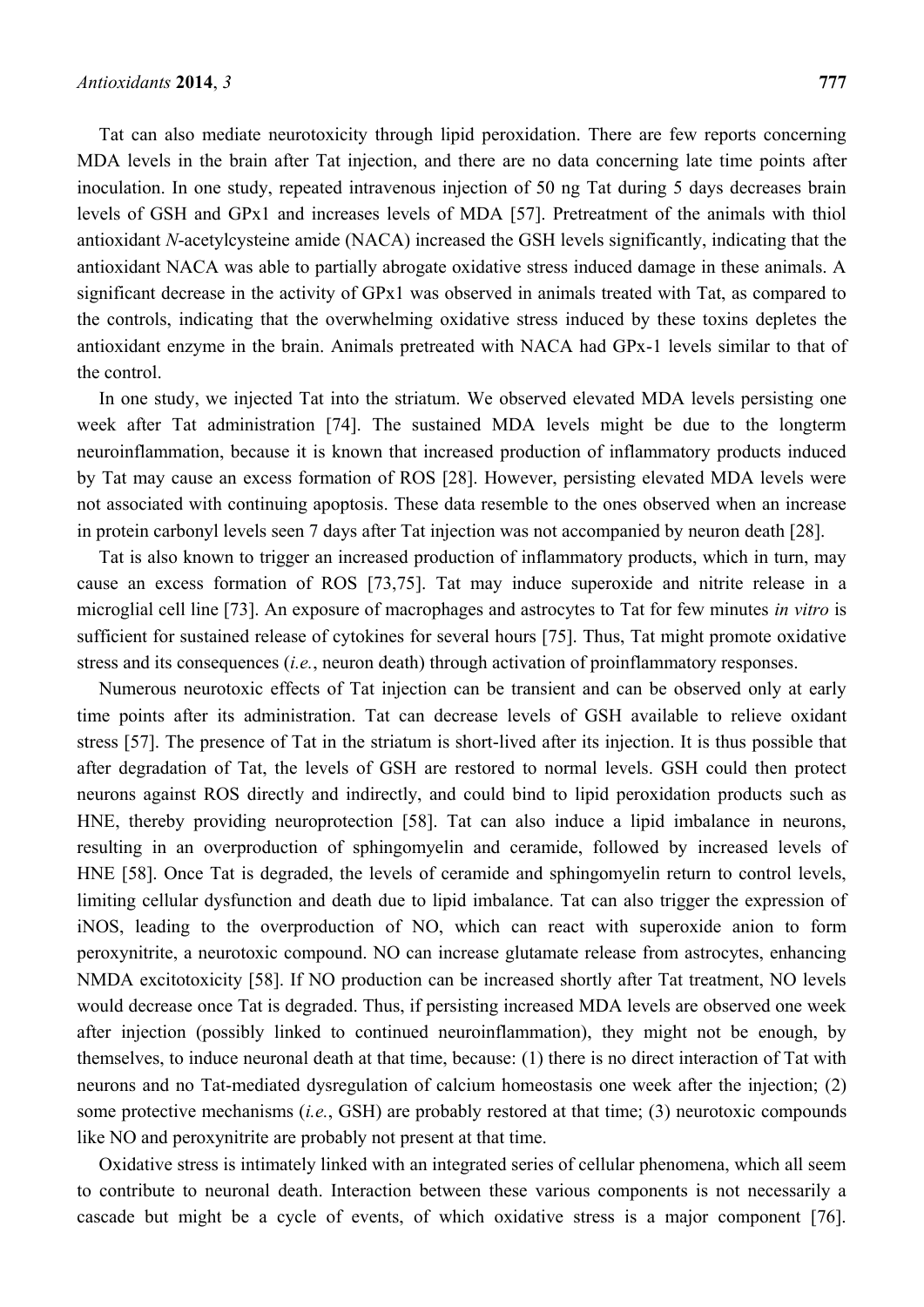Consequently, if one of the events, besides oxidative stress, is missing, neuronal death might be limited or not occur. Inhibition of oxidative stress therapeutically might act to 'break the cycle' of cell death. It might also suggest that a direct interaction of Tat with neurons is necessary for inducing early neuron death. However, it is difficult to directly answer the question whether Tat directly induces oxidative stress in neurons or promotes it through activation of proinflammatory responses. It remains plausible that direct interactions of Tat with neurons play the role of a triggering mechanism in the process of the development of oxidative stress and neurodegeneration [28].

#### *3.3. Gp120-Induced Oxidative Stress*

It has been previously shown that HIV-1 gp120 can cause lipid peroxidation and production of hydroxynonenal esters [69], which can mediate oxidative stress-induced apoptosis of cultured neurons [77] and can damage neurons and cause cognitive dysfunction *in vivo* [72]. Recently, cytochrome P-450, in association with NADPH oxidase, has been implicated in gp120-induced oxidative stress and apoptosis in astrocytes [78].

We reported that direct injection of recombinant gp120 into the striatum can induce lipid peroxidation attested by the measurement of MDA and the production of HNE [79]. HNE was localized, not only in neurons, but also in endothelial cells and in astrocytes.

Experimental systems for studying the effects of gp120 and other HIV proteins on the brain have been limited to the acute effects of recombinant proteins *in vitro* or *in vivo*, or in chronic situation like simian immunodeficiency virus-infected monkeys. We described an experimental rodent model of ongoing gp120-induced neurotoxicity in which HIV-1 envelope gp120 is expressed in the brain using an SV40-derived gene delivery vector, SV(gp120) [80]. We previously demonstrated that SV40-derived vectors deliver long-term transgene expression to brain neurons and microglia, when administered by several different routes. rSV40s were employed in the current study because they transduce a wide range of cell types from humans and other mammals and deliver genes to cells in Go efficiently, including neurons, to achieve long-term transgene expression *in vitro* and *in vivo* [81,82]. Moreover, they do not elicit immune response [83]. These vectors transduce >95% of cultured human NT2-derived neurons, primary human neurons [84,85] and microglia [86] without detectable toxicity. When it is inoculated stereotaxically into the rat caudate putamen (CP), SV (gp120) caused a lesion in which neuron and other cell apoptosis continue for at least 12 weeks. Human immunodeficiency virus gp120 is expressed throughout this time, and some apoptotic cells are gp120 positive. MDA and HNE assays indicated that there was lipid peroxidation in these lesions. Similarly, protein oxidation was demonstrated by immunostaining for dinitrophenol (DNP) in brain cryosections, 1 week after injection of SV (gp120). Thus, *in vivo* inoculation of SV (gp120) into the rat CP causes ongoing oxidative stress and apoptosis in neurons and may therefore represent a useful animal model for studying the pathogenesis and treatment of HIV-1 envelope-related brain damage.

#### *3.4. Oxidative Stress Associated with Vpr*

Some recent studies have demonstrated the role of extracellular Vpr in impairing astrocytic metabolism by affecting the levels of the intracellular pools of both ATP and GSH, the main endogenous antioxidant molecule. Vpr-induced augmented production of ROS was related to an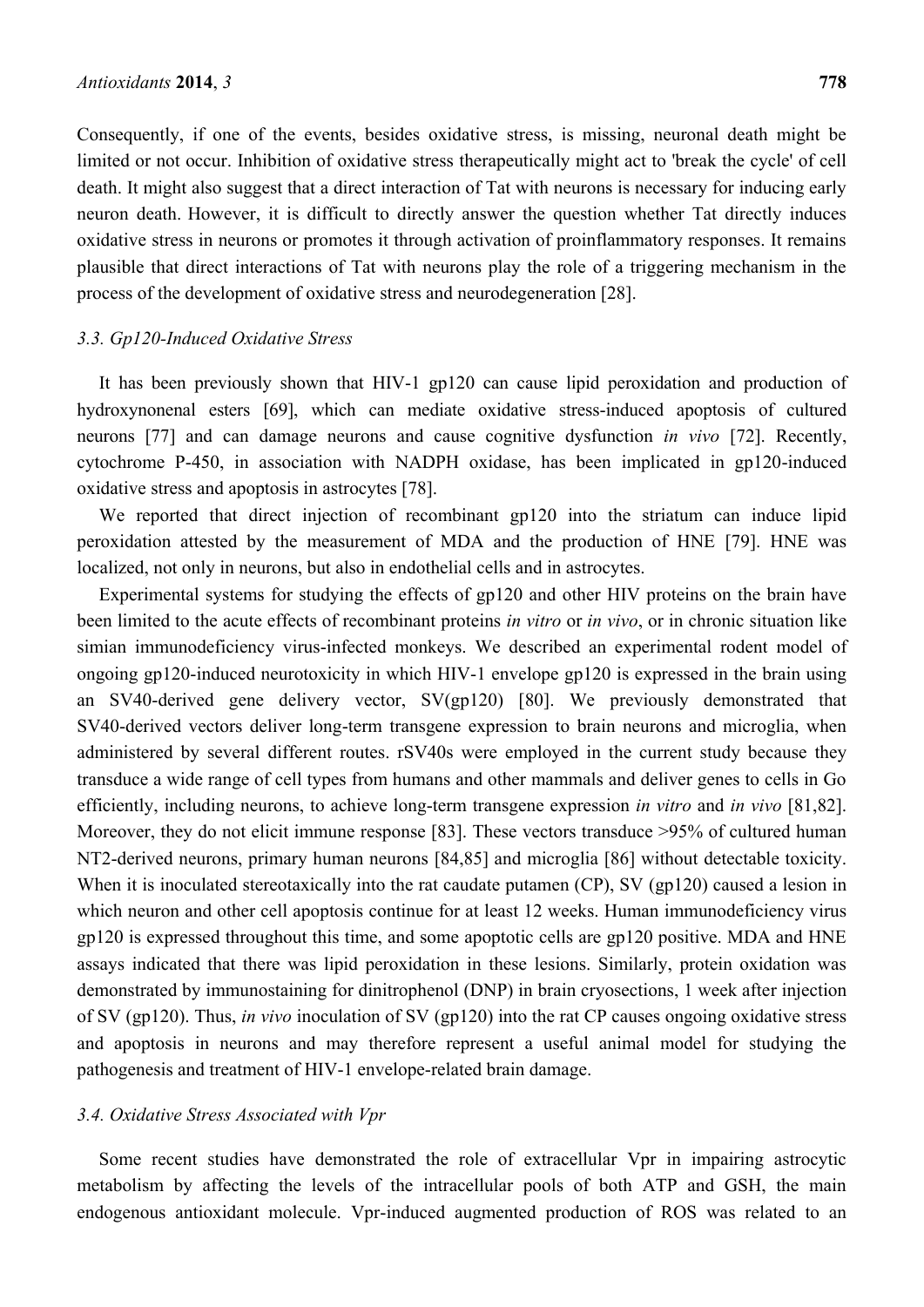increase in the level of oxidized glutathione (GSSG) and a reduction in the overall GSH/GSSG ratio. This event was almost entirely suppressed by treatment with an anti-Vpr antibody or cotreatment with the antioxidant molecule *N*-acetyl-cysteine (NAC) [87].

#### **4. Animal Models of HAND**

There are no perfect models for HAND. Several animal systems have been used to study the pathogenesis of HIV-1-induced neurological disease. Many of them are based on other lentiviruses (*i.e.*, simian immunodeficiency virus infection of macaques, feline immunodeficiency virus infection of cats, Visna-Maedi virus infection in sheep) [88–90]. However, only small percentages of animals develop neurological manifestations in these models and the costs for using these species may be high. Transgenic expression of gp120 in mice has been studied [91], but the gp120 in that model is mainly expressed in astrocytes, whereas in humans HIV-1 chiefly infects microglial cells. Other models based on introduction of HIV-infected macrophages into the brains of SCID mice have been proposed, but they suffer from the fact of human macrophages delivered into a murine brain [92]. Some models of ongoing exposure to Tat have been developed. For example, GFAP-driven, doxycycline-inducible Tat transgenic mice have been useful for mechanistic studies of Tat contribution to HAND. However, the reported data concerning neuronal TUNEL positivity are still debated [93].

We [74,94,95] and others [26,96] have used model systems in which recombinant gp120, or Tat, proteins are directly injected into the striatum. The neurotoxicity of such recombinant proteins is highly reproducible and can be used as an interesting tool for testing novel therapeutic interventions. Administration of recombinant proteins is useful in understanding the effects of HIV-1 gene products, and so their individual contribution to the pathogenesis of HAND. However, HIV-1 infection of the brain is a chronic process, and its study would benefit from a model system allowing longer term exposure to HIV-1 gene product.

This is in part the reason why we developed experimental models of chronic HIV-1 neurotoxicity based on recombinant SV40 (rSV40) vector-modified expression of gp120 [80] or Tat [74] in the brain.

#### **5. Antioxidant Therapeutic Approaches in HAND**

As HIV-1 infection of the brain lasts the lifetime of affected individuals, and as eradication of CNS HIV-1 is currently not possible, control of the damage caused by the virus may represent a useful approach to treatment. This could entail limiting oxidative stress-related neurotoxicity.

#### *5.1. Experimental Data*

Antioxidant therapeutic options targeting oxidative stress can be artificially divided as targeting upstream and downstream pathways.

#### 5.1.1. Upstream Antioxidant Therapy

Upstream preventive treatment is based on prevention of free radical generation, regulation of neuronal protein interaction with redox metals (*i.e.*, Fe) and maintaining normal cellular metabolism.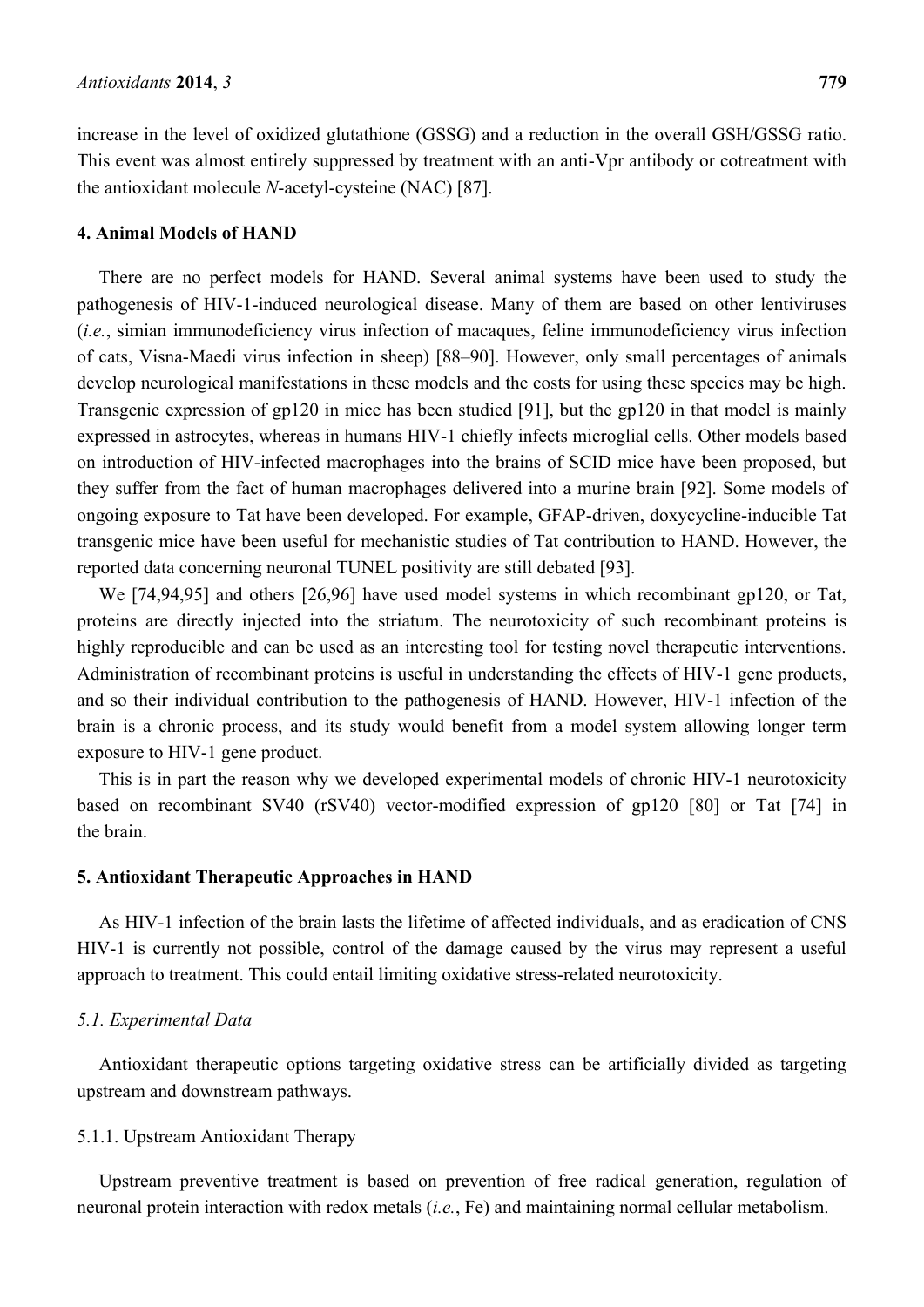Some components have been studied in models of HAND or can be useful in this context. Vitamin E can block the neurotoxicity induced by CSF of patients with HIV dementia [68]. Exposure to the soluble vitamin E analog Trolox prevents against neurodegenerative effects of recombinant HIV-1 Tat [97]. Some natural compounds have been tested in animal models of HAND. *Ginkgo biloba* extract EGb 761, through its antioxidant role, protects against HIV-1 Tat neurotoxicity [98].

Flavinoids are a group of compounds made by plants that have antioxidant and neuroprotective properties. This class of molecules has weak estrogen-receptor-binding properties and thus, do not have the side effects of estradiol. It has been described that diosgenin, a plant-derived estrogen present in yam and fenugreek can prevent neurotoxicity by HIV-1 proteins and by CSF from patients with HIV dementia [68]. Other interesting molecules have not been tested in HAND yet; they include resveratrol, found in grape skins, red wine, and peanuts, as well as genistein and quercetin, found in soybeans. Polyphenols are a group of compounds with antioxidant properties. Among them, curcumin can induce stress response-protective genes, such as heme oxygenase 1 (HO-1), and can protect against heavy-metal insult to the brain [58]. Selenium is a key molecule in GPx1 metabolism. Some HIV-infected patients have low levels of selenium. Because selenium supplementation increases GPx1 activity, it might be beneficial in these patients. *N*-acetyl-L-cysteine (NAC) is a nutritional supplement precursor in the formation of the antioxidant glutathione in the body and its sulfhydryl group confers antioxidant effects and is able to reduce free radicals. NAC injected i.p. into rodents increases glutathione levels in the brain and protects the CNS against the damaging effects of hydroxyl radicals and lipid peroxidation product acrolein [99]. *N*-acetylcysteine amide (NACA), a modified form *N*-acetyl-L-cysteine (NAC), where the carboxyl group has been replaced by an amide group, has been found to be more effective in neurotoxic cases because of its ability to permeate cell membranes and the blood-brain barrier (BBB). Treatment of animals injected intravenously with gp120, Tat and methamphetamine METH by NACA significantly rescued the animals from oxidative stress. Further, NACA-treated animals had significantly less BBB permeability as compared to the group treated with  $gp120 + Tat + METH$  alone, indicating that NACA can protect the BBB from oxidative stress-induced damage in gp120, Tat and METH exposed animals [57].

#### 5.1.2. Downstream Antioxidant Therapy

The therapeutic coverage of post oxidative stress events can be done by downstream antioxidant therapy. Non-steroidal anti-inflammatory drugs (NSAIDS) limit the infiltration of macrophages and can reduce the inflammatory cascade induced by oxidative stress. CPI-1189, a nitrone related compound, is supposed to regulate the pro-inflammatory cytokine cascade of genes in primary glial cells [54]. Minocycline is a tetracycline-derived compound that demonstrated neuroprotective profile in several models of neurodegeneration. The molecule has significant anti-inflammatory actions and can easily cross the BBB. *In vitro* data show that minocycline protected mixed neuronal cultures in an oxidative stress assay and has effective antioxidant properties with radical-scavenging potency similar to that of vitamin E [100]. Furthermore, minocycline treatment suppressed viral load in the brain, decreased the expression of CNS inflammatory markers and reduced the severity of encephalitis in a SIV model of HIV dementia [101]. A chemical moiety that resembles vitamin E in its chemical structure is the female sex hormone estrogen (estradiol) that contains a phenolic free radical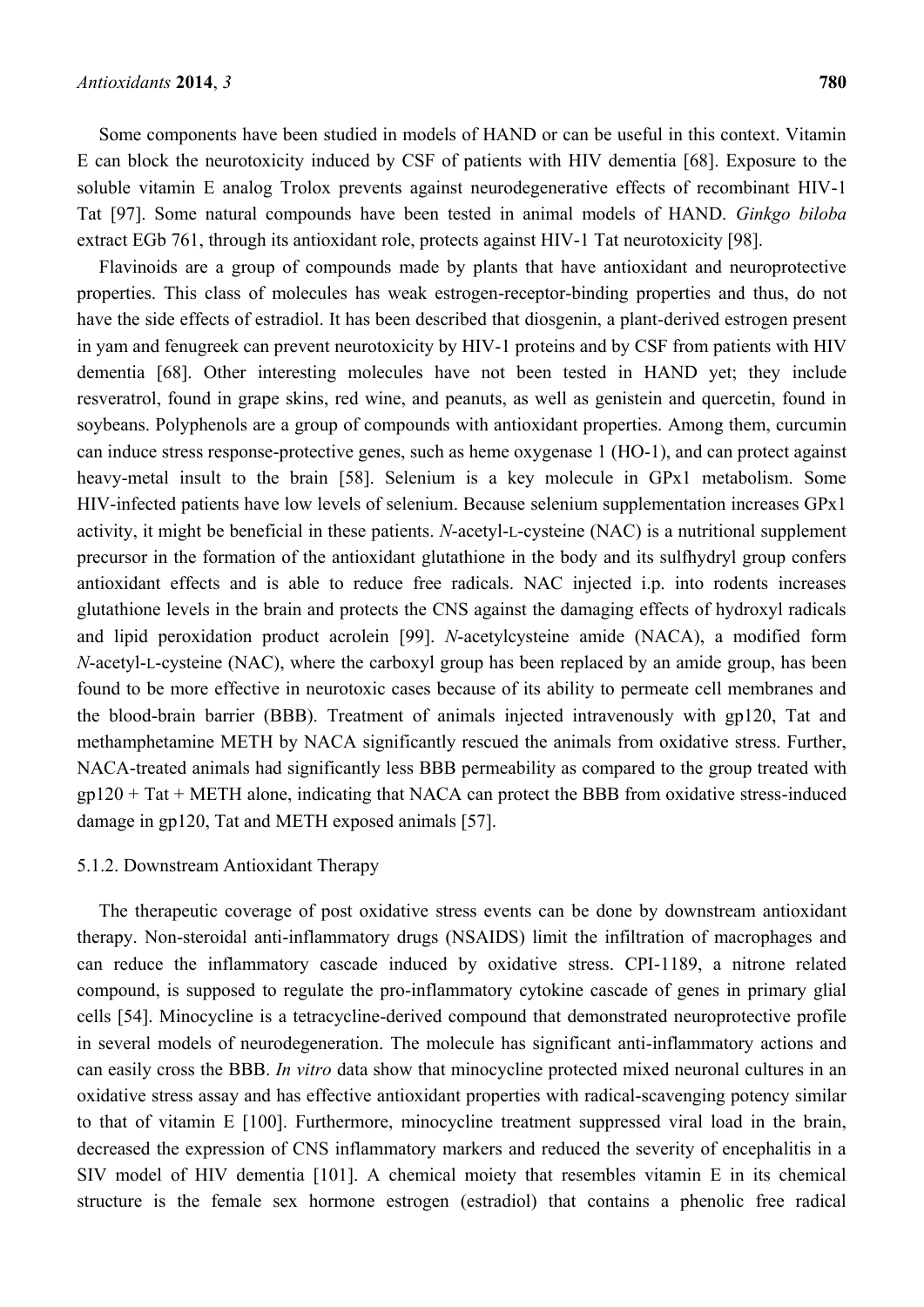scavenging site and acts as an antioxidant. It actually has the capability to prevent an upstream neurodegeneration and downstream the oxidative overload [54]. Estrogen replacement may result in improvement of cognitive function in several neurodegenerative disorders and conversely estrogen deficiency has been considered as a risk factor in some of them. Estradiol can protect against the neurotoxic effects of HIV-1 proteins in human neuronal cultures, probably by protecting the neuronal mitochondria in a receptor-independent manner [68]. However, estradiol has well known side effects in women (potential risk of developing breast or uterine cancer), and cannot be used in men or children because of feminizing effects [58]. It has been shown that several novel antioxidants (ebselen, diosgenin) can protect *in vitro* against neurotoxicity induced by CSF from patients with HV dementia [68].

It is likely that neuroprotective therapies should benefit from multiple and combination approaches targeting different aspects and pathways of the oxidative-stress insult. For example, coupling a potent antioxidant with a compound that modifies downstream signaling pathways (*i.e.*, minocycline) could provide a synergistic neuroprotective effects, at lower doses (and thus with less toxicity) that each molecule could achieve alone. The combination of HAART with an antioxidant compound and a molecule involved in downstream antioxidant therapy could be a promising avenue in the treatment of HAND [58]. However, it should be reminded that one of the challenges in designing antioxidants to protect the CNS against ROS is the crossing of the BBB.

#### *5.2. Clinical Trials*

A few antioxidants have been tried in small prospective controlled studies in HAND. However, the findings have all been relatively disappointing so far. Selegiline (L-deprenyl), which mechanism of action is speculative, albeit it might decrease the production of ROS and serve as an anti-apoptotic factor, was used in 2 double-blind controlled studies in the pre-HAART era. The first trial involving patients with minor cognitive and motor dysfunction (MCMD) showed improvement in verbal learning and trends for improvement in recall [102,103]. The second study was a smaller study in patients with MCMD and HIV dementia and showed significant improvement in delayed recall. However, other tests were not improved. A slight improvement was noted in patients treated with OPC-14117, a lipophilic compound structurally similar to vitamin E that acts as an antioxidant by scavenging superoxide radicals [104]. CPI-1189, a lipophilic antioxidant that scavenges superoxide anion radicals and block the neurotoxicity of gp120 and TNF- $\alpha$  [105], showed no effect on neurocognition in patients with MCMD and HIV dementia [106].

#### *5.3. Gene Delivery of Antioxidant Enzymes in HAND*

## 5.3.1. Introduction

In order to deliver potent antioxidant compounds to the brain, we used gene transfer of antioxidant enzymes. Gene transfer of antioxidant enzymes has been studied in numerous models of neurological disorders by using diverse viral vectors [107–109]. We used rSV40 vectors to deliver SV (SOD1) or SV (GPx1) carrying the antioxidant enzymes Cu/Zn superoxide dismutase (SOD1) or glutathione peroxidase (GPx1) respectively, into the rat caudate putamen (CP). The safety of SV (SOD1) and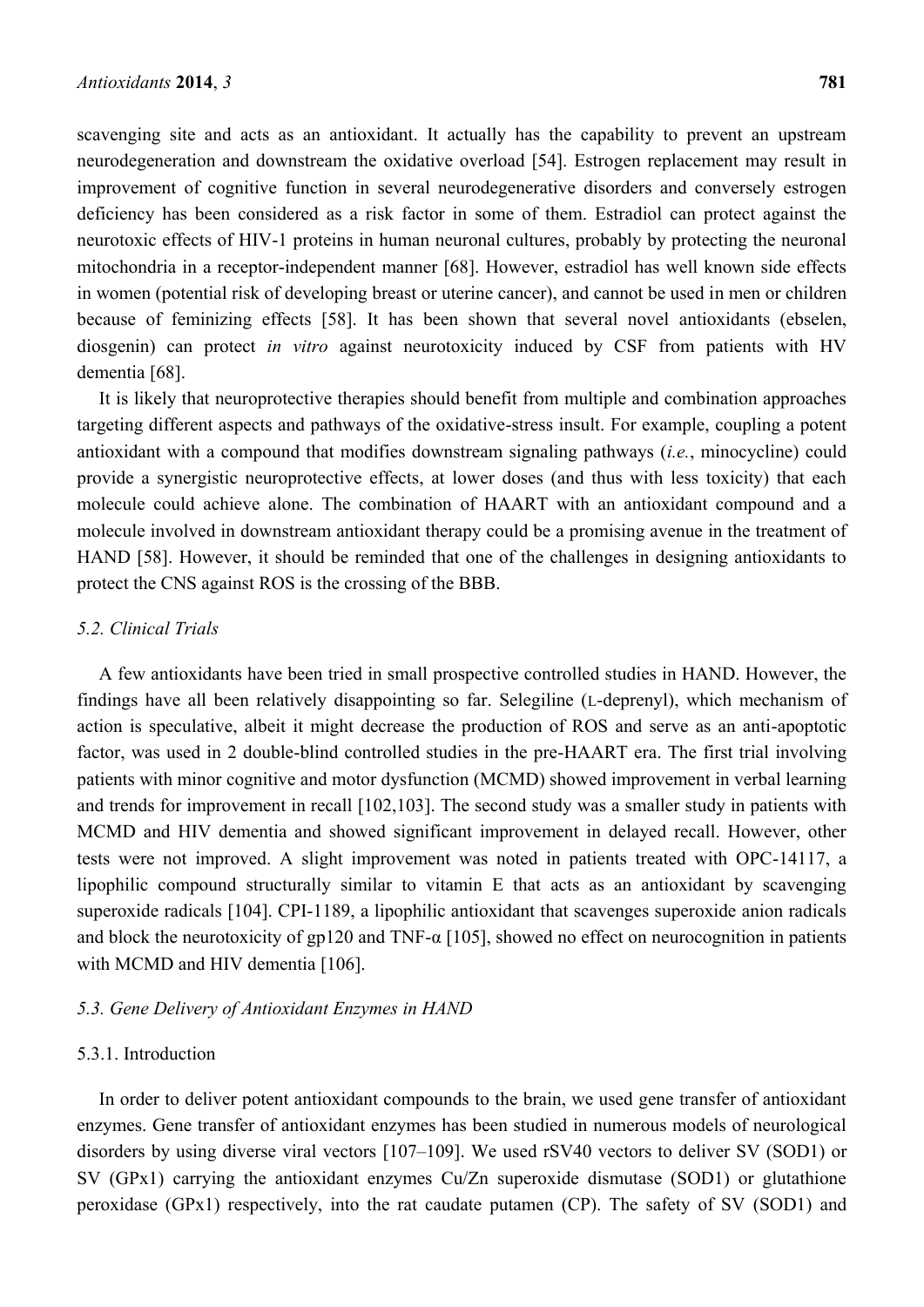SV (GPx1) delivered intra-CP has been demonstrated in rats and in Rhesus macaques monkeys, and resulting transgene expression is very durable [110]. Transgene expression of antioxidant enzymes can also be achieved through intravenous injection [111].

Mitochondria are a major site of production of superoxide in normal cells and probably contribute to increased oxidative stress in numerous diseases. Overexpression of mitochondrial  $Mn^{2+}$ -superoxide dismutase results in moderate reductions in infarction in temporary ischemia. Glutathione, the major water-soluble antioxidant, is localized in both the cytosol and the mitochondria. Mice overexpressing the cytosolic enzyme  $Cu^{2+}Zn^{2+}$ -superoxide dismutase develop smaller infarcts than wild-type ones, with a decrease in multiple events associated with mitochondrially mediated apoptosis, including the release of cytochrome c [112]. It is thus possible that cytosolic overexpression of antioxidant enzymes delivered by SV40-derived vectors can mitigate the apoptotic events linked to mitochondria.

5.3.2. Effects of Gene Delivery of Antioxidant Enzymes on Oxidative Stress, Apoptosis and Neuronal Loss in Animal Models of HAND

We showed that prior administration of recombinant SV40 vectors carrying antioxidant enzymes SOD1 or GPx1 protected either from Tat-induced oxidative injury (*i.e.*, lipid peroxidation) caused by intra-CP injection of Tat, or against SV (gp120)-induced oxidative injury. This reduction in oxidative stress due to gene transfer of antioxidant enzymes was associated with a protection against gp120- and Tat-elicited apoptosis and neuronal loss. Both striatal (either in acute or chronic models of HAND) and dopaminergic neurons were protected against gp120-induced insult [80,94,95,113,114].

Vector administration into the lateral ventricle (LV) [110] or cisterna magna (CM) [115], particularly if preceded by intraperitoneal mannitol, protects from intra-CP gp120-induced neurotoxicity comparably to intra-CP vector administration.

Caspases are involved in apoptosis linked to HAND. Caspases are implicated in neuronal death in neurodegenerative and other Central Nervous System (CNS) diseases.

Intrinsic apoptosis pathway is required for fetal and postnatal brain development, but is downregulated through the suppression of the expression of one of its key mediator, caspase-3 [114]. During stroke and neurodegenerative diseases, some caspases are upregulated in the brain [113]. Cerebral ischemia triggers both the intrinsic and extrinsic pathways of apoptosis [55,59]. Mounting evidence suggests the involvement of caspases in the disease process associated with neurodegenerative diseases such AD [115] and amyotrophic lateral sclerosis (ALS) [114].

The involvement of caspases in HIV-1 neurotoxicity has been documented *in vitro* and *in vivo*. Higher levels of caspase-3 and caspase-6 have been shown in the brains of patients with HAD [12,116,117]. Both HIV-1 neurotoxins gp120 and Tat significantly increase caspase-3 activation in striatal neurons *in vitro*. However, gp120 acts in large part through the activation of caspase(s), while Tat-induced neurotoxicity is also accompanied by activating an alternative pathway involving endonuclease G [118]. Tat can induce both caspases 3/7 and 9 in hippocampal cell cultures [119]. Increased expression of caspase-3 has been shown in neurons following exposure to Tat [18,21,71,77,118] and to gp120 [120–122]. In HIV-1 transgenic mice, Tat induction increased the percentage of neurons expressing caspase-3 [95]. Caspase-3-positive cells were also observed in a model of protracted exposure to gp120, SV(gp120) [80].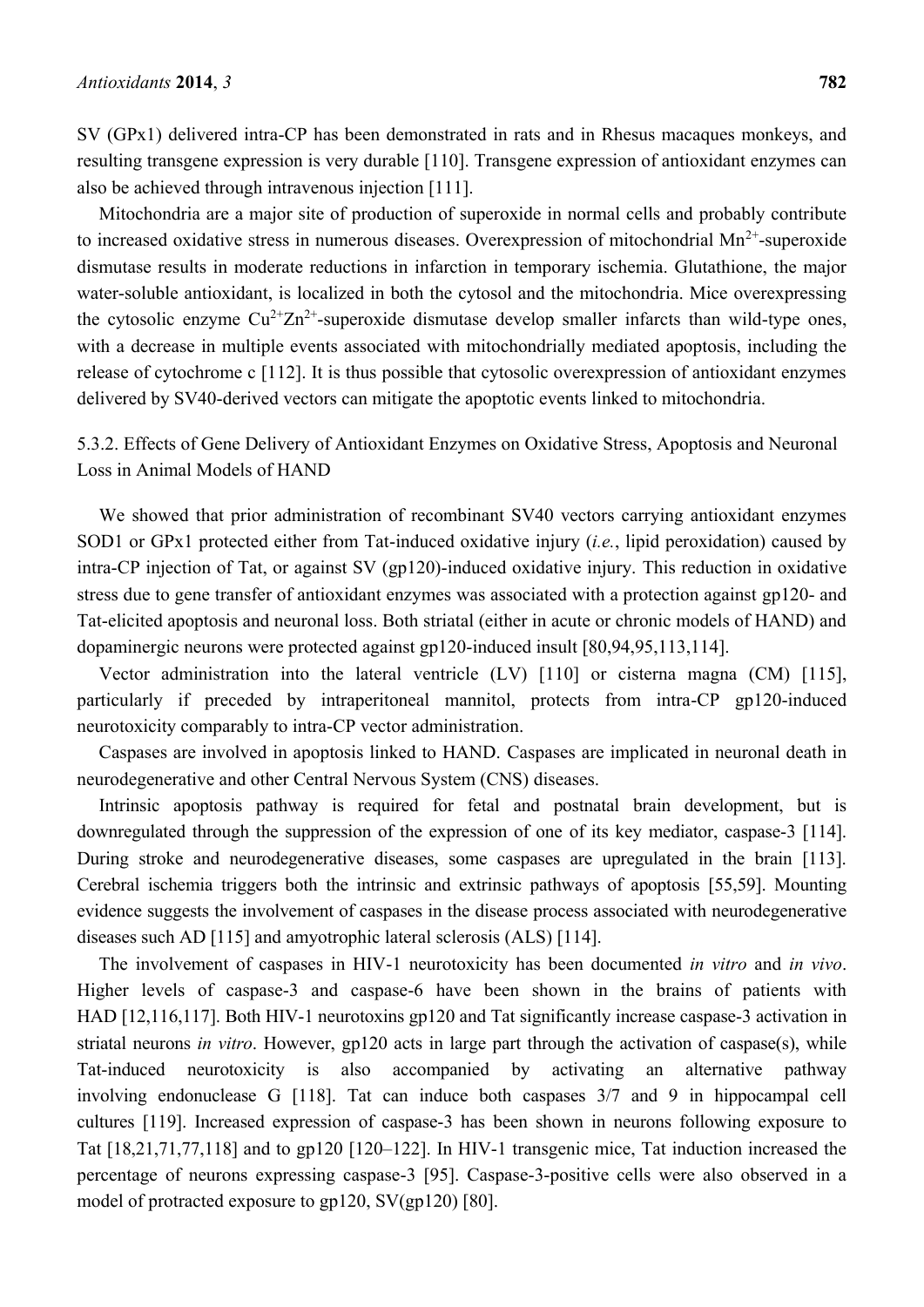We studied the effect of gp120 on different caspases  $(3, 6, 8, 9)$  expression. Caspases production increased in the rat CP 6 h after gp120 injection into the same structure. The expression of caspases peaked by 24 h. Caspases colocalized mainly with neurons. There was a relationship with the concentration of gp120 injected. Both initiator (caspases 8 and 9) and effector/executioner (caspases 3 and 6) were increased after gp120 injection. We showed that about 70% of caspase-8- and 9-positive cells were TUNEL-positive while about 60% of caspase-3- and 6-positive cells were TUNEL-positive one day after intra-CP injection of gp120 [123]. Not all caspases-positive cells undergo apoptosis, at least as assessed by the methods used here and/or at the time points we considered. It is also possible that apoptosis will occur in the remaining caspases-positive cells at later time points. Gp120-induced caspase-3 activity may also be causing nonlethal neuron injury. As previously noted [95], if cell death in response to caspase-3 depends on total enzyme activity within a cell, the caspase-3 activity detected may be below the threshold required to initiate neuron death. This is difficult to determine based on immunocytochemistry. It has also been shown that activated caspase-3 rapidly degrades itself [124].

A link between oxidative stress and activation of some caspases seems highly probable. Prior gene delivery of the antioxidant enzymes SOD1 or GPx1 into the CP before injecting gp120 results in reduced levels of gp120-induced caspases, recapitulating the effect of antioxidant enzymes on gp120-induced apoptosis observed by TUNEL. Thus, HIV-1 gp120 increased caspases expression in the CP. Prior antioxidant enzyme treatment mitigated production of these caspases, probably by reducing ROS levels. While the present study strongly implicates caspases 3, 6, 8 and 9, additional studies are needed to determine the relative contribution of the various caspases to neuronal demise in HAND.

5.3.3. Gp120-Mediated Abnormalities of the Blood-Brain Barrier are Mitigated by Gene Transfer of Antioxidant Enzymes

ROS are important in the pathogenesis of HIV-induced CNS injury [125] and can be induced in brain endothelial cells by HIV-1 gp120 and Tat [126–128]. Although damage to the BBB has been documented in patients with HIV-related encephalopathy [129–131], the exact mechanism by which this injury occurs is still debated [15,132–141]. We used animal models of HAND to characterize abnormalities of the BBB in this context. Exposure to gp120, whether acute (by direct intra-CP injection) or chronic using SV (gp120), an experimental model of ongoing production of gp120 disrupted the BBB, and led to leakage of vascular contents into the area of gp120 exposure. Gp120 was directly toxic to brain endothelial cells and gp120-mediated BBB abnormalities were related to lesions of brain microvessels [142]. Abnormalities of the BBB may reflect the activity of proteolytic enzymes, particularly matrix metalloproteinases (MMPs). MMPs are a family of neutral proteases that are grouped according to their protein structures. MMP-2 and MMP-9 are considered gelatinases [143], and are enzymatically activated by the cleavage of precursor propeptides. These target laminin, a major BBB component, and attack the tight junctions between endothelial cells and BBB basal laminae. MMP-2 and MMP-9 were upregulated following intra-CP gp120-injection. Gp120 greatly diminished total CP content of laminin and tight junction proteins. ROS have been reported to activate MMPs. Injecting gp120 into the CP induced lipid peroxidation, assessed by increased MDA levels. One product of gp120-triggered lipid peroxidation, HNE, was immunolocalized to vascular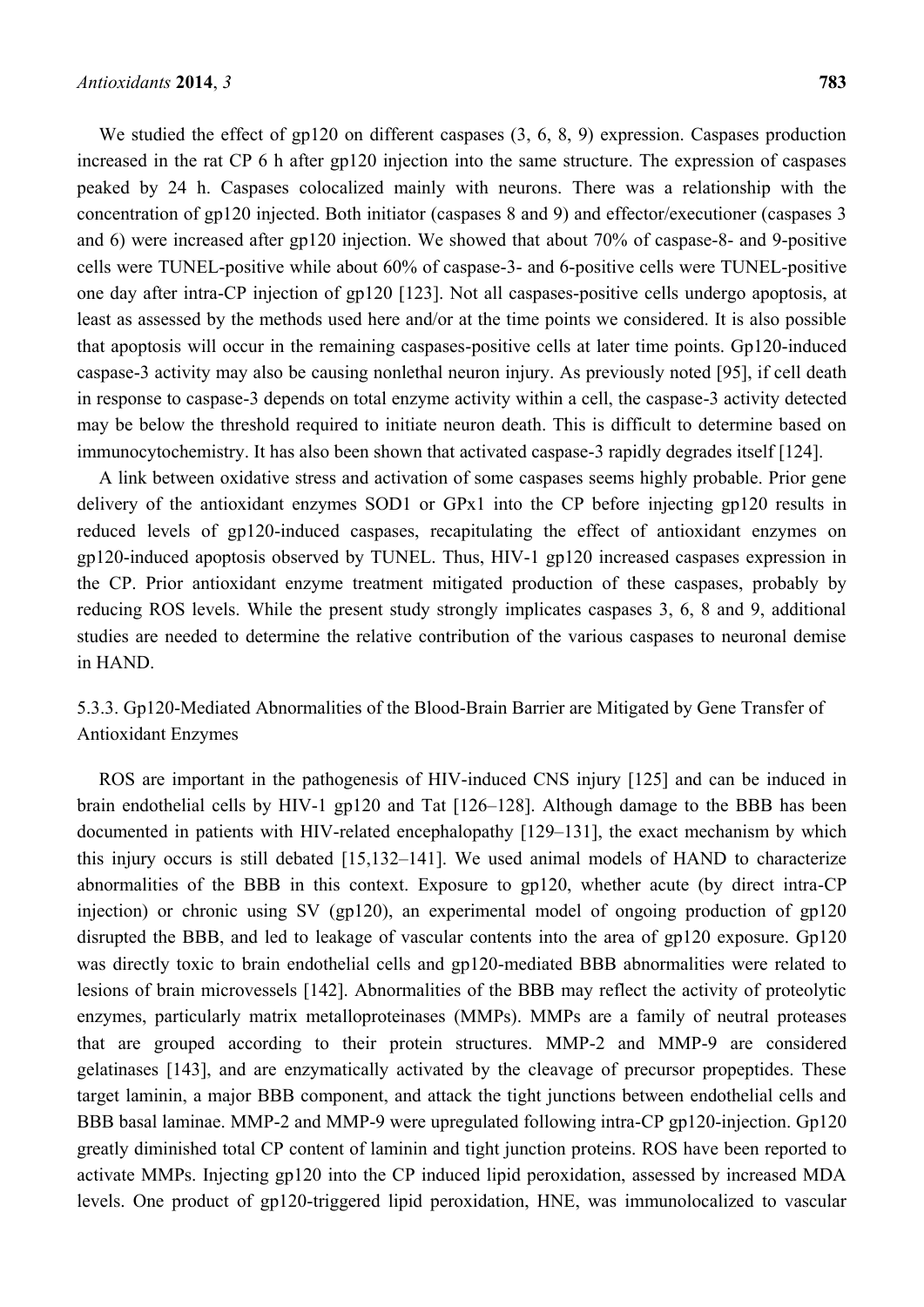endothelial cells. Moreover, gene transfer of antioxidant enzymes using recombinant SV (SOD1) and SV (GPx1) protected against gp120-induced BBB abnormalities. BBB injury has also been linked to NMDA, which upregulates the proform of MMP-9 and increases MMP-9 gelatinase activity [144]. Using the NMDA receptor (NMDAR-1) inhibitor, memantine, we observed partial protection from gp120-induced BBB injury [79].

MMPs are upregulated in different neurological diseases and models of CNS injury [145–151]. Various factors, such as ROS, NO, and proteases such as plasmin and stromelysin-1, are involved in MMP activation and upregulation in CNS injury [152–154]. MMPs have been reported in the cerebrospinal fluid of HIV-1 infected patients [155,156] as well as in models of HIV-1 encephalopathy [157–160]. In rapidly progressing simian immunodeficiency virus-infected monkeys, MMP-9 levels correlate with motor and cognitive deficits [161]. Moreover, cerebrospinal fluid levels of the urokinase-type plasminogen activator receptor, which plays an important role in degradation of extracellular matrix, and hence BBB injury, are elevated in patients with HIV dementia [162].

Relatively little is known about the respective roles of ROS and oxidative stress in the balance between MMPs and their endogenous tissue inhibitors (TIMPs). More than 20 MMPs and four TIMPs act together to control tightly temporally restricted, focal proteolysis of extracellular matrix (ECM) [163]. Once activated, MMPs are subject to inhibition by specific TIMPs that bind MMPs non-covalently [163]. Tissue destruction by MMPs is regulated by TIMPs and TIMPs prevent excessive MMP-related degradation of extracellular matrix components. The balance between MMPs and TIMPs is linked to ECM remodeling and imbalance between TIMPs and MMPs can lead to excessive degradation of matrix components as in rheumatoid arthritis. Tumor metastasis and angiogenesis may also reflect such imbalances.

In the myocardium, ROS activate MMPs, decrease TIMPs levels and collagen synthesis [164]. A relationship between oxidative damage, MMP production and BBB disruption has been found in some lesions of the striatum [154]. We studied the effect of gp120 on TIMP1- and TIMP-2 production. TIMP-1 and TIMP-2 levels increased 6 h after gp120 injection into rat CP. TIMP-1 and TIMP-2 colocalized mainly with neurons (92% and 95% respectively). By 24 h, expression of these protease inhibitors diverged, as TIMP-1 levels remained high but TIMP-2 subsided. Gene delivery of the antioxidant enzymes SOD1 or GPx1 into the CP before injecting gp120 there reduced levels of gp120-induced TIMP-1 and TIMP-2, recapitulating the effect of antioxidant enzymes on gp120-induced MMP-2 and MMP-9. A significant correlation was observed between MMP/TIMP upregulation and BBB leakiness. Thus, HIV-1 gp120 upregulated TIMP-1 and TIMP-2 in the CP. Prior antioxidant enzyme treatment mitigated production of these TIMPs, probably by reducing MMP expression. This might be explained by reduced ROS generation, either as effectors of damage or as signaling intermediates, or both, by antioxidant gene transfer with subsequent decrease in MMP expression. Moreover, there was a significant correlation between gp120-related BBB disturbances and MMP/TIMP upregulation. Following prior antioxidant gene delivery, a relationship was also seen between the reduction in Evans Blue (EB) extravasation and MMP-9/TIMP-1 decreased production [165].

Thus, MMPs and their inhibitors, TIMPs, are upregulated in response to oxidative stress produced in a rat model of HIV encephalopathy. In this setting, increase TIMPs may counterbalance the increase in MMPs. The centrality of ROS to this process is demonstrated by the fact that prior gene delivery of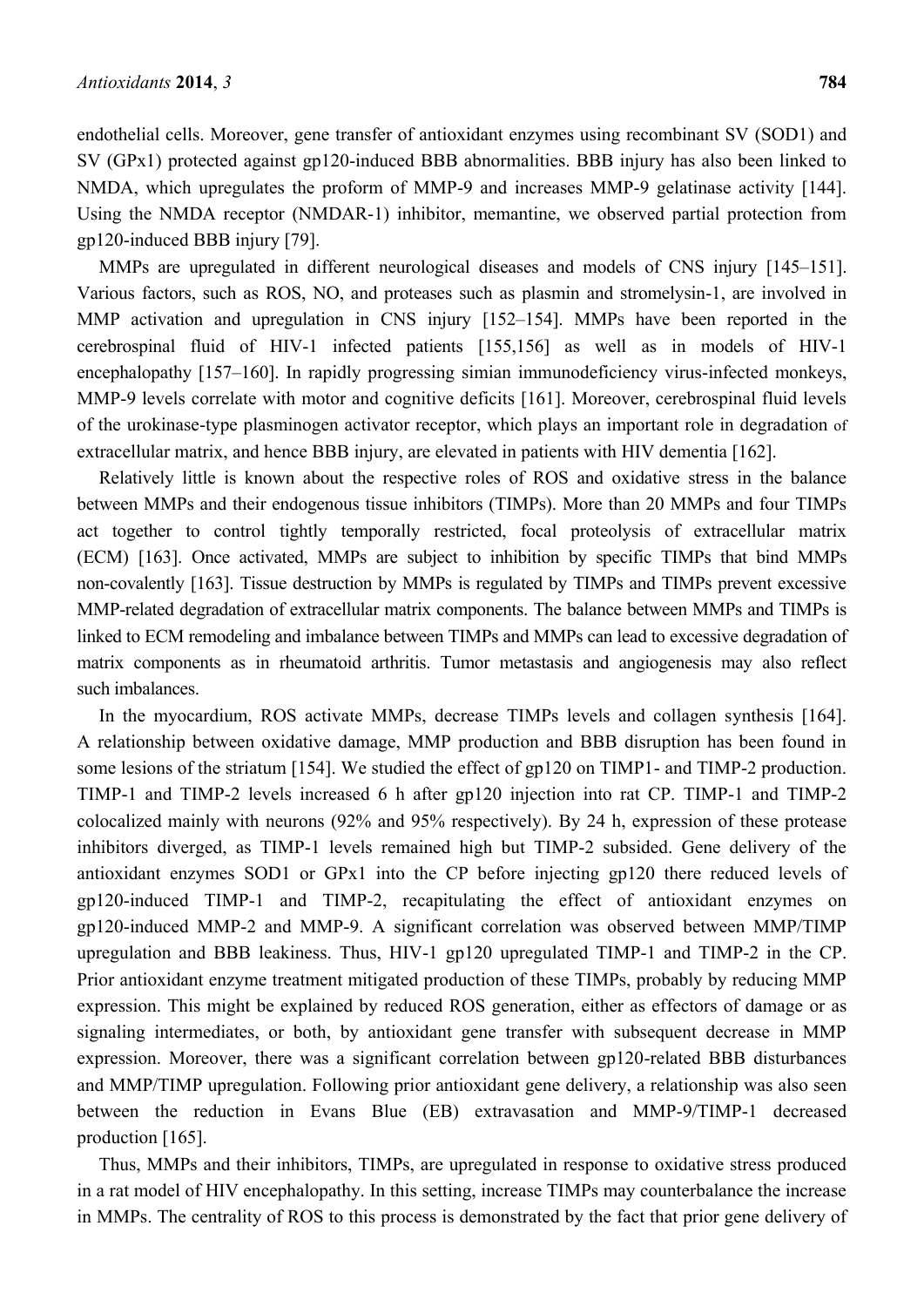antioxidant enzymes mitigates production of TIMPs, possibly by reducing MMP expression. These results suggest that gp120-related oxidative stress induces MMP upregulation, potentially which triggers TIMP production

# 5.3.4. SV40-Mediated Gene Delivery of Antioxidant Enzymes Reduces gp120-Induced Neuroinflammation

If neuron loss [26,98,113,114] and astrogliosis [26] have been described in animals receiving gp120 directly into their brains, a temporal relationship between neuronal degeneration, astrocytic reaction, proinflammatory cytokine production and microglial proliferation remained to be established. We challenged rat CPs with 100–500 ng HIV-1BaL gp120, with or without prior rSV40-delivered SOD1 or GPx1. CD11b-positive microglia were increased 1 day post-challenge; Iba-1- and ED1-positive cells peaked at 7 days and 14 days respectively. Astrocyte infiltration was maximal at  $7-14$  days. MIP-1 $\alpha$  was produced immediately, mainly by neurons. ED1- and GFAP-positive cells correlated with neuron loss and gp120 dose. We also tested the effect of more chronic gp120 exposure on neuroinflammation using an experimental model of continuing gp120 exposure. SV (gp120), a recombinant SV40-derived gene transfer vector was inoculated into the rat CP, leading to chronic expression of gp120, ongoing apoptosis in microglia and neurons, and oxidative stress. Increase in microglia and astrocytes was seen following intra-CP SV (gp120) injection, suggesting that continuing gp120 production increased neuroinflammation. SV (SOD1) or SV (GPx1) significantly reduced MIP-1 $\alpha$  and limited neuroinflammation following gp120 administration into the CP, as well as microglia and astrocytes proliferation after injection of SV (gp120) in the striatum. Thus, gp120-induced CNS injury, neuron loss and inflammation may be mitigated by antioxidant gene delivery [166]. Similar results were observed when we injected Tat in the CP instead of gp120 [73].

Free radical production may be accompanied by elevated expression of MIP-1 alpha contributing to microglial recruitment and delayed neuronal death in several models of CNS injury [153,167–169]. The radical scavengers, like vitamin E analogs may inhibit free radicals and MIP-1 $\alpha$  production, and recruitment of microglia in the injured area [169]. Our findings extend the principle of antioxidant protection from neuroinflammation to HIV-related injury, and suggest that rSV40 antioxidant gene delivery may be therapeutically applicable in the case of ongoing injury and neuroinflammation such as HAND.

HIV-1 envelope gp120 induces neuroinflammation when injected in the rat CP. Gp120-induced neuroinflammation correlates with neuron loss. An increase in expression of MIP-1α may play a role in this phenomenon, as well as ROS, as evidenced by the protective effects of rSV40-delivered antioxidant enzymes. The participation of other chemokines/cytokines in gp120-induced lesions *in vivo* remains to be established. The modulation of the interaction between these chemokines/cytokines and their ligands needs to be investigated.

## **6. Conclusions**

HIV-1-associated neurocognitive disorder (HAND) is an increasingly common, progressive disease characterized by neuronal loss and progressively deteriorating CNS function. HIV-1 gene products, particularly gp120 and Tat, elicit ROS that lead to oxidant injury, cause neuron apoptosis, as well as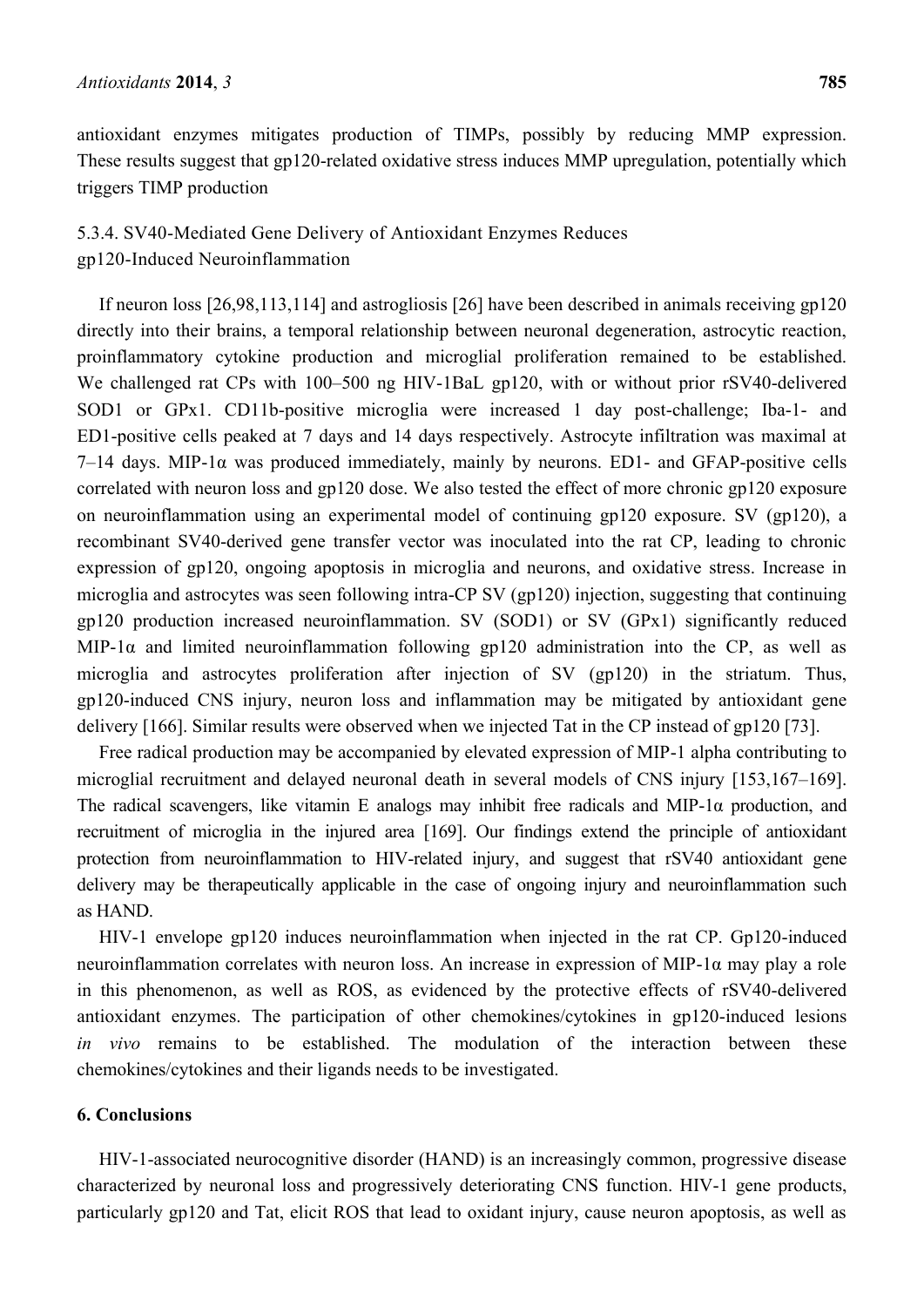subsequent consequences (e.g., neuroinflammation, abnormalities of the BBB). Understanding of, and developing therapies for, HAND requires accessible models of the disease. We have devised experimental approaches to studying the acute and chronic effects of gp120 and Tat on the CNS. These approaches to gp120 and Tat administration may therefore represent useful animal models for studying the pathogenesis and treatment of HIV-1 gp120- and Tat-related damage. Gene delivery of antioxidant enzymes by recombinant SV40-derived vectors protects against gp120 and Tat-induced oxidative stress and neuronal apoptosis, opening new avenues for potential therapeutics of HAND.

## **Acknowledgments**

This work was supported by NIH grants MH70287, MH69122 and AH48244 to DS.

## **Conflict of Interest**

The authors declare no conflict of interest.

## **References**

- 1. McArthur, J.C.; Hoover, D.R.; Bacellar, H.; Miller, E.N.; Cohen, B.A.; Becker, J.T.; Graham, N.M.; McArthur, J.H.; Selnes, O.A.; Jacobson, L.P.; *et al*. Dementia in AIDS patients: Incidence and risk factors. Multicenter AIDS Cohort Study. *Neurology* **1993**, *43*, 2245–2252.
- *2.* Major, E.O.; Rausch, D.; Marra, C.; Clifford, D. HIV-associated dementia. *Science* **2000**, *288*, 440–442.
- 3. Koutsilieri, E.; Sopper, S.; Scheller, C.; ter Meulen, V.; Riederer, P. Parkinsonism in HIV dementia. *J. Neural Transm.* **2002**, *109*, 767–775.
- 4. Antinori. A.; Arendt, G.; Becker, J.T.; Brew, B.J.; Byrd, D.A.; Cherner, M.; Clifford, D.B.; Cinque, P.; Epstein, L.G.; Gookin, K.; *et al*. Updated research nosology for HIV-associated neurocognitive disorders. *Neurology* **2007**, *69*, 1789–1799.
- 5. Woods, S.P.; Moore, D.J.; Weber, E.; Grant, I. Cognitive neuropsychology of HIV-associated neurocognitive disorders. *Neuropsychol. Rev.* **2009**, *19*, 152–168.
- *6.* McArthur, J.C.; Brew, B.J.; Nath, A. Neurological complications of HIV infection. *Lancet Neurol.* **2005**, *4*, 543–555.
- 7. Nath, A.; Sacktor, N. Influence of highly active antiretroviral therapy on persistence of HIV in the central nervous system. *Curr. Opin. Neurol.* **2006**, *19*, 358–361.
- 8. Ances, B.M.; Ellis, R.J. Dementia and neurocognitive disorders due to HIV-1 infection. *Semin. Neurol.* **2007**, *27*, 86–92.
- 9. Mattson, M.P.; Haughey, N.J.; Nath, A. Cell death in HIV dementia. *Cell Death Diff.* **2005**, *12*, 893–904.
- 10. Rumbaugh, J.A.; Nath, A. Developments in HIV neuropathogenesis. *Curr. Pharm. Des.* **2006**, *12*, 1023–1044.
- 11. Gonzalez-Scarano, F.; Martin-Garcia, J. The neuropathogenesis of AIDS. *Nat. Rev. Immunol.*  **2005**, *5*, 69–81.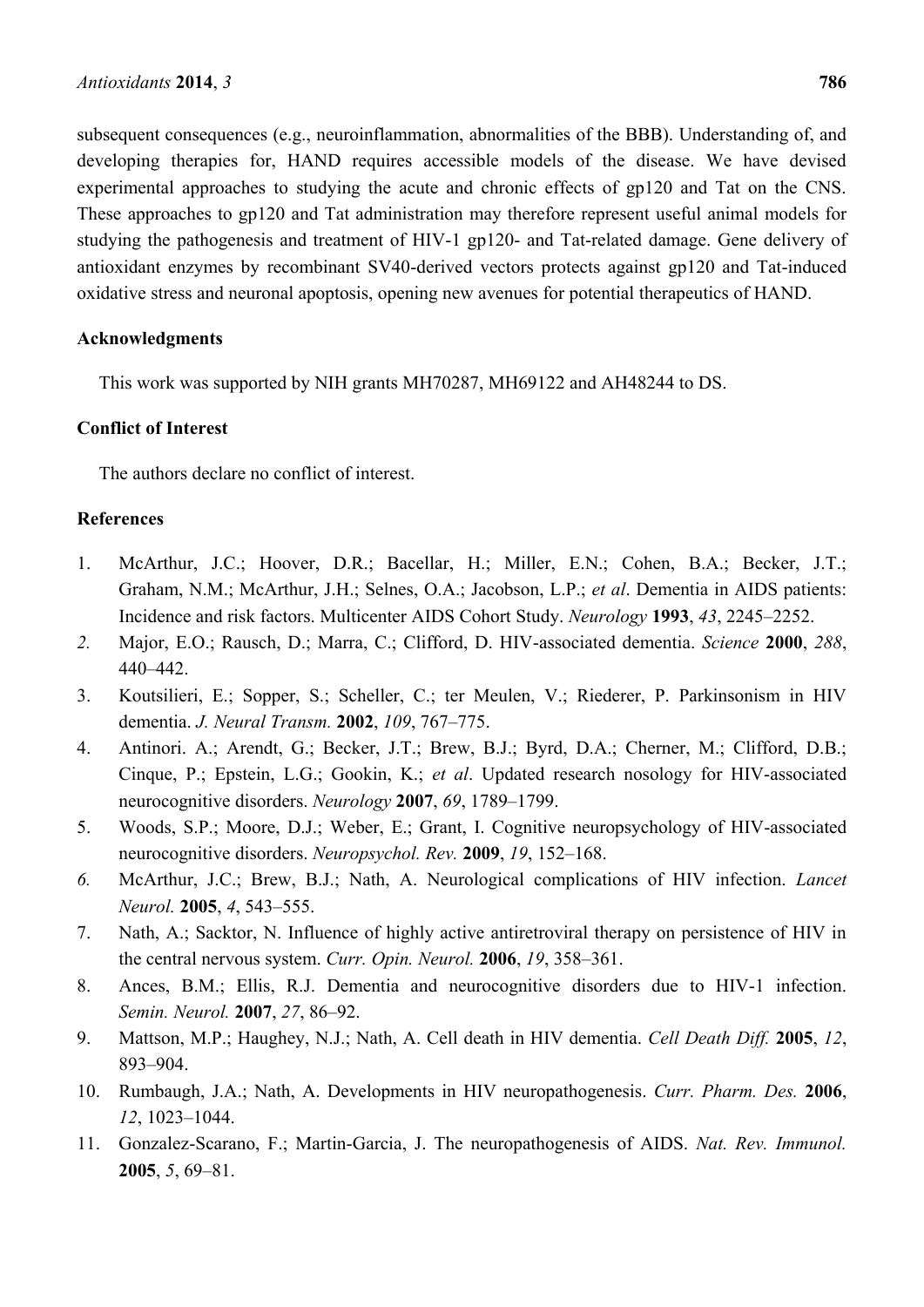- 12. Kaul, M.; Garden, G.A.; Lipton, S.A. Pathways to neuronal injury and apoptosis in HIV-associated dementia. *Nature* **2001**, *410*, 988–994.
- 13. Van de Bovenkamp, M.; Nottet, H.S.; Pereira, C.F. Interactions of human immunodeficiency virus-1 proteins with neurons: Possible role in the development of human immunodeficiency virus-1 associated dementia. *Eur. J. Clin. Investig.* **2002**, *32*, 619–627.
- 14. Eugenin, E.A.; D'Aversa, T.G.; Lopez, L.; Calderon, T.M.; Berman, J.W. MCP-1 (CCL2) protects human neurons and astrocytes from NMDA or HIV-tat-induced apoptosis. *J. Neurochem.* **2003**, *85*, 1299–1311.
- 15. Eugenin, E.A.; Osiecli, K.; Lopez, L.; Goldstein H.; Calderon, T.M.; Berman, J.W. CCL2/monocyte chemoattractant protein-1 mediates enhanced transmigration of human immunodeficiency virus (HIV)-infected leukocytes across the blood-brain barrier: A potential mechanism of HIV-CNS invasion and neuroAIDS. *J. Neurosci.* **2006**, *26*, 1098–1106.
- 16. Ghezzi, S.; Noolan, D.M.; Aluigi, M.G.; Vallanti, G.; Cota, M.; Benelli, R.; Morini, M.; Reeves, J.D.; Vicenzi, E.; Poli, G.; *et al*. Inhibition of CXCR-3-dependent HIV-1 infection by extracellular HIV-1 Tat. *Biochem. Byophys. Res. Commun.* **2000**, *270*, 992–996.
- 17. Magnuson, D.S.; Knudsen, B.E.; Geiger, J.D.; Brownstone, R.M.; Nath, A. Human immunodeficiency virus type 1 Tat activates non-*N*-methyl-*o*-aspartate excitatory amino receptors and causes neurotoxicity. *Ann. Neurol.* **1995**, *37*, 373–380.
- 18. Bonavia, R.; Bajetto, A.; Barbero, S.; Albini, A., Noonan, D.M.; Schettini, G. HIV-1 Tat causes apoptosis death and calcium homeostasis alterations in rat neurons. *Biochem. Biophys. Res. Commun.* **2001**, *288*, 301–308.
- 19. Haughey, N.J.; Nath, A.; Mattson, M.P. HIV-1 Tat through phosphorylation of NMDA receptors potentiates glutamate excitotoxicity. *J. Neurochem.* **2001**, *78*, 457–467.
- 20. Norman, J.P.; Perry, S.W.; Reynolds, H.M. HIV-1 Tat activates neuronal ryanodine receptors with rapid induction of the unfolded protein response and mitochondrial hyperpolarization. *PLoS One* **2008**, 3, e3731.
- 21. Kruman, I.I.; Nath, A.; Mattson, M.P. HIV-1 protein Tat induces apoptosis of hippocampal neurons by a mechanism involving caspase activation, calcium overload, and oxidative stress. *Exp. Neurol.* **1998**, *154*, 276–288.
- 22. Nath, A.; Haughey, N.J.; Jones, M.; Anderson, C.; Bell, J.E.; Geiger, J.D. Synergistic neurotoxicity by human immunodeficiency virus proteins Tat and gp120: Protection by memantine. *Ann. Neurol.* **2000**, *47*, 186–194.
- 23. Haughey, N.J.; Cutler, R.G.; Tamara, A.; McArthur, J.C.; Vargas, D.L.; Pardo, C.A.; Turchan, J.; Nath, A.; Mattson, M.P. Perturbation of sphingolipid metabolism and ceramide production in HIV-dementia. *Ann. Neurol.* **2004**, *5*, 257–267.
- 24. Bonfoco, E.; Krainc, D.; Ankarcrona, M.; Nicotera, P.; Lipton, S.A. Apoptosis and necrosis: Two distinct events induced, respectively, by mild and intense insults with *N*-methyl-D-aspartate or nitric oxide/superoxide in cortical cell cultures. *Proc. Natl. Acad. Sci. USA* **1995**, *92*, 7162–7166.
- 25. Jones, M.; Olafson, K.; del Bigio, M.R.; Peeling, J.; Nath, A. Intraventricular injection of human immunodeficiency virus type 1 (HIV-1) tat protein causes inflammation, gliosis, apoptosis, and ventricular enlargment. *J. Neuropathol. Exp. Neurol.* **1998**, *57*, 563–570.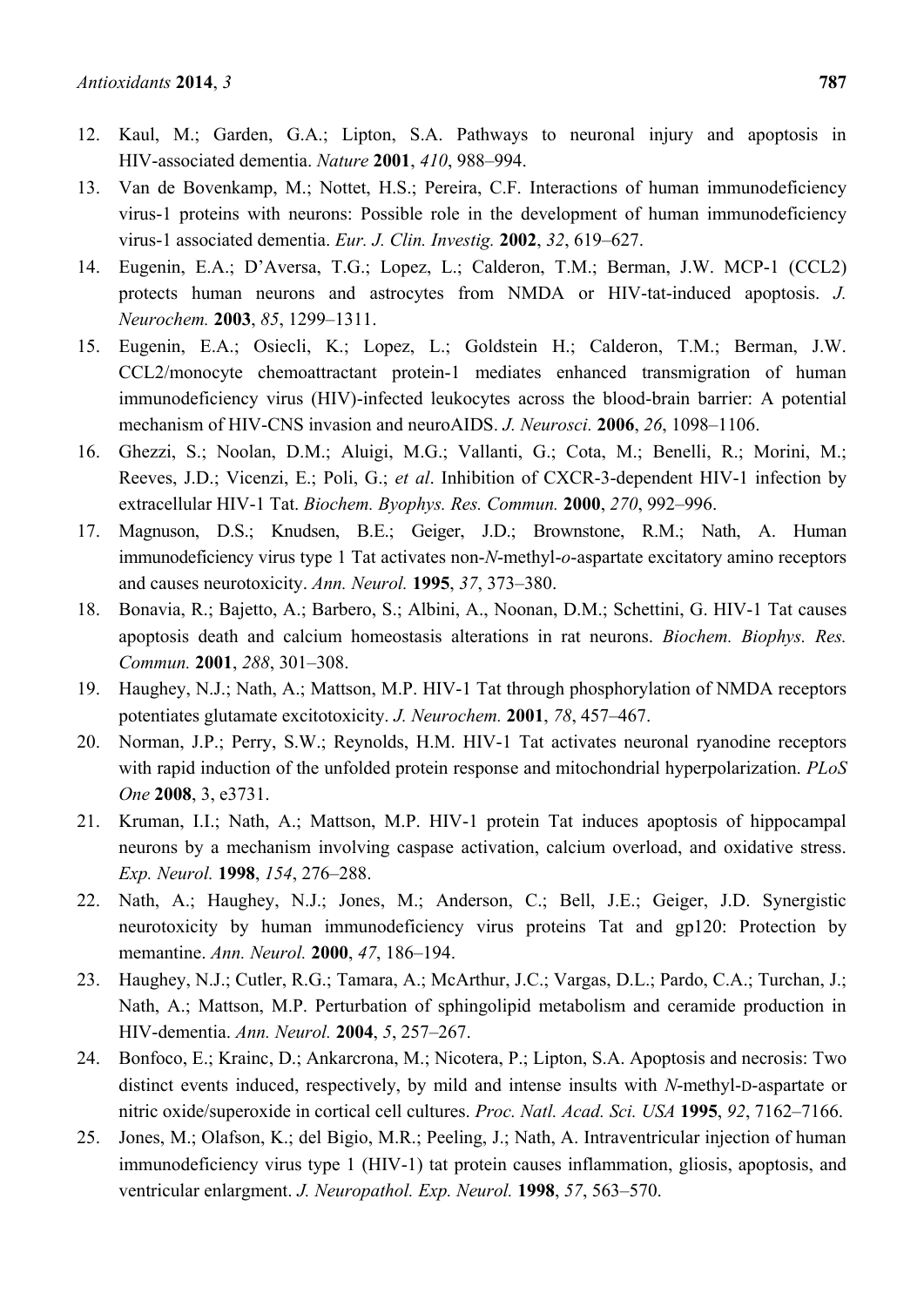- 26. Bansal, A.K.; Mactutus, C.F.; Nath, A.; Maragos, W.; Hauser, K.F.; Booze, R.M. Neurotoxicity of HIV-1 proteins gp120 and Tat in the rat striatum. *Brain Res.* **2000**, *879*, 42–49.
- 27. Askenov, M.Y.; Hasselrot, U.; Bansal, A.K.; Wu, G.; Nath, A.; Anderson, C.; Mactutus, C.F.; Booze, R.M. Oxidative damage induced by the injection of HIV-1 Tat protein in the rat striatum. *Neurosci. Lett.* **2001**, *305*, 5–8.
- 28. Askenov, M.Y.; Hasselrot, U.; Wu, G.; Nath, A.; Anderson, C.; Mactutus, C.F.; Booze, R.M. Temporal relationship between HIV-1 Tat-induced neuronal degeneration, OX-42 immunoreactivity, reactive astrocytosis, and protein oxidation in the rat striatum. *Brain Res.* **2003**, *987*, 1–9.
- 29. Theodore, S.; Cass, W.A.; Maragos, W.F. Methamphetamine and human immunodeficiency virus protein Tat synergize to destroy dopaminergic terminals in the rat striatum. *Neuroscience* **2006**, *137*, 925–935.
- 30. Wiley, C.A.; Baldwin, M.; Achim, C.L. Expression of HIV regulatory and structural mRNA in the central nervous system. *AIDS* **1996**, *10*, 843–847.
- 31. Hudson, L.; Liu, J.; Nath, A.; Jones, M.; Raghavan, R.; Naravan, O.; Male, D.; Everall, I. Detection of the human immunodeficiency virus regulatory protein Tat in CNS tissues. *J. Neurovirol.* **2000**, *6*, 144–155.
- 32. Garden, G.A.; Guo, W.; Jayadev, S.; Tun, C.; Balcaitis, S.; Choi, J.; Montine, T.J.; Moller, T.; Morrison, R.S. HIV associated neurodegeneration requires p53 in neurons and microglia. *FASEB J.* **2004**, *18*, 1141–1143.
- 33. Xu, Y.; Kulkosky, J.; Acheampong, E.; Nunnari, G.; Sullivan, J.; Pomerantz, R.J. HIV-1-mediated apoptosis of neuronal cells: Proximal molecular mechanisms of HIV-1-induced encephalopathy. *Proc. Natl. Acad. Sci. USA* **2004**, *101*, 7070–7075.
- 34. Meucci, O.; Fatatis, A.; Simen, A.A.; Bushell, T.J.; Gray, P.W.; Miller, R.J. Chemokines regulate hippocampal neuronal signalling and gp120 neurotoxicity. *Proc. Natl. Acad. Sci. USA* **1998**, *95*, 14500–14505.
- 35. Regulier, E.G.; Reiss, K.; Khalili, K.; Amini, S.; Zagury J.F.; Katsikis, P.D.; Rappaport, J. T-cell and neuronal apoptosis in HIV infection: Implications for therapeutic intervention. *Int. Rev. Immunol.* **2004**, *23*, 25–59.
- 36. Kaul, M.; Lipton, S.A. Chemokines and activated macrophages in HIV gp120-induced neuronal apoptosis. *Proc. Natl. Acad. Sci. USA* **1999**, *96*, 8212–8216.
- 37. Lipton, S.A.; Choi, Y.B.; Pan, Z.H.; Lei, S.Z.; Chen, H.S.; Sucher, N.J.; Loscalzo, J.; Singel, D.J.; Stamler, J.S. A redox-based mechanism for the neuroprotective and neurodestructive effects of nitric oxide and related nitrosocompounds. *Nature* **1993**, *364*, 626–632.
- 38. Dreyer, E.B.; Kaiser, P.K.; Offermann, J.T.; Lipton, S.A. HIV-1 coat protein neurotoxicity prevented by calcium channel antagonists. *Science* **1990**, *248*, 364–367.
- 39. Adamson, D.C.; Wildemann, B.; Sasaki, M.D.; Glass, J.D.; McArthur, J.C.; Christov, V.I.; Dawson, T.M.; Dawson, V.L. Immunologic NO synthase elevation in severe AIDS dementia and induction by HIV-1 gp41. *Science* **1996**, *274*, 1917–1920.
- 40. Adamson, D.C.; Kopnisky, K.L.; Dawson, T.M.; Dawson, V.L. Mechanisms and structural determinants of HIV-1 coat protein, gp41-induced neurotoxicity. *J. Neurosci.* **1999**, *19*, 64–71.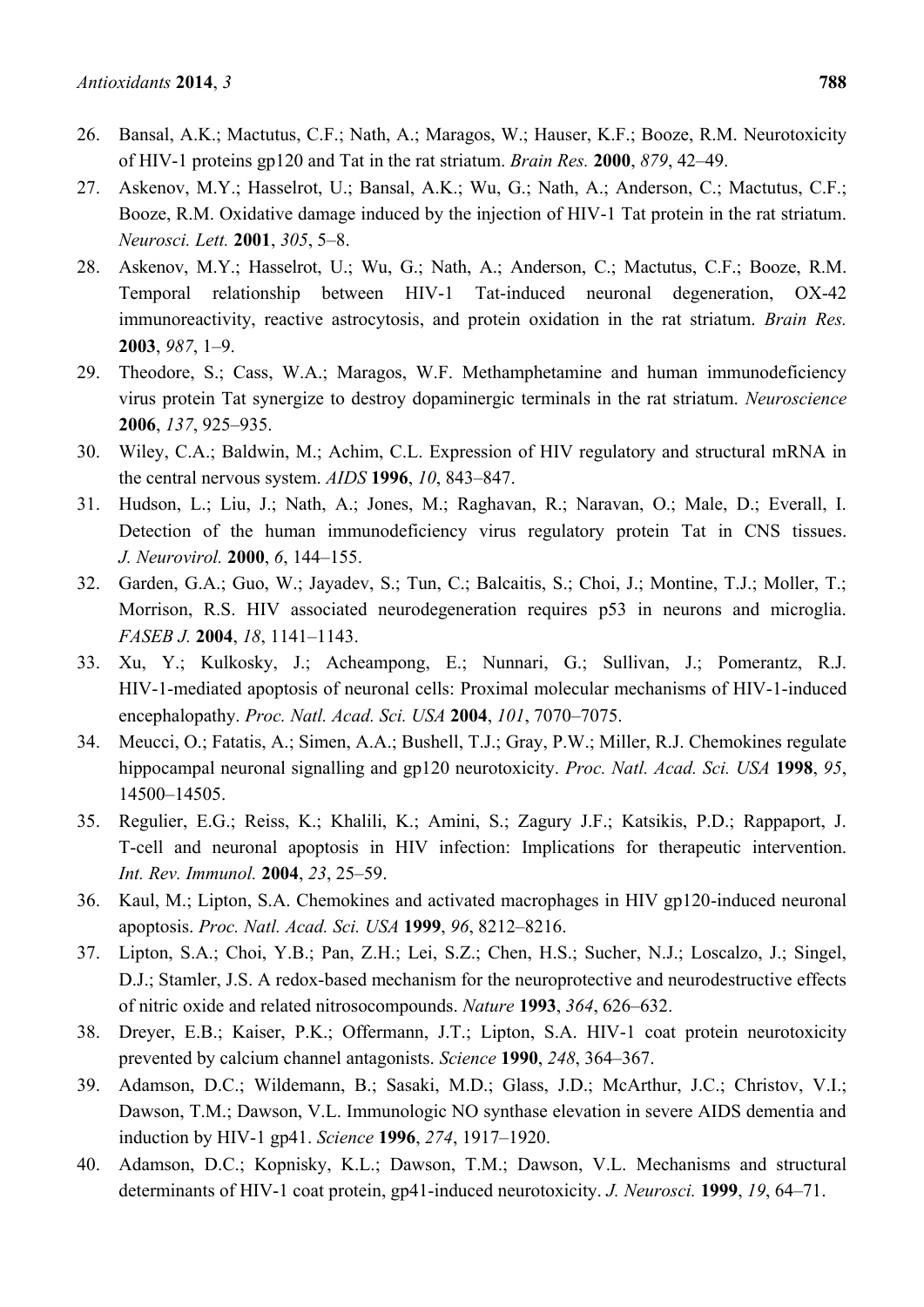- 41. Hoshino, S.; Sun, B.; Konishi, M.; Shimura, M.; Segawa, T.; Hagiwara, Y.; Koyanagi, Y.; Iwamoto, A.; Mimaya, J.; Terunuma, H.; *et al*. Vpr in plasma of HIV type 1-positive patients is correlated with the HIV type 1 RNA titers. *AIDS Res. Hum. Retrovir.* **2007**, *23*, 391–397.
- 42. Levy, D.N.; Refaeli, Y.; Weiner, D.B. Extracellular Vpr protein increases cellular permissiveness to human immunodeficiency virus replication and reactivates virus from latency. *J. Virol.* **1995**, *69*, 1243–1252.
- 43. Patel, C.A.; Mukhtar, M.; Pomerantz, R.J. HIV-1 Vpr induces apoptosis in human neuronal cells. *J. Virol.* **2000**, *74*, 9717–9726.
- 44. Rom, I.; Deshmane, S.L.; Mukerjee, R.; Khalili, K.; Amini, S.; Sawaya, B.E. HIV-1 Vpr deregulates calcium secretion in neural cells. *Brain Res.* **2009**, *1275*, 81–86.
- 45. Trillo-Pazos, G.; McFarlane-Abdulla, E.; Campbell, I.C.; Pilkington, G.J.; Everall, I.P. Recombinant nef HIV-IIIB protein is toxic to human neurons in culture. *Brain Res.* **2000**, *864*, 315–326.
- 46. Ranki, A.; Nyberg, M.; Ovod, V.; Haltia, M.; Elovaara, I.; Raininko, R.; Haapasalo, H.; Krohn, K. Abundant expression of HIV Nef and Rev proteins in brain astrocytes *in vivo* is associated with dementia. *AIDS* **1995**, *9*, 1001–1008.
- 47. Mabrouk, K.; van Rietschoten, J.; Vives, E.; Darbon, H.; Rochat, H.; Sabatier, J.M. Lethal neurotoxicity in mice of the basic domains of HIV and SIV Rev proteins. Study of these regions by circular dichroism. *FEBS Lett.* **1991**, *289*, 13–17.
- 48. Li, J.; Bentsman, G.; Potash, M.J.; Volsky, D.J. Human immunodeficiency virus type 1 efficiently binds to human fetal astrocytes and induces neuroinflammatory responses independent of infection. *BMC Neurosci.* **2007**, *8*, 31.
- 49. Gorry, P.R.; Howard, J.L.; Churchill, M.J.; Churchill, M.J.; Anderson, J.L.; Cunningham, A.; Adrian, D.; McPhee, D.A.; Purcell, D.F. Diminished production of human immunodeficiency virus type 1 in astrocytes results from inefficient translation of gag, env, and nef mRNAs despite efficient expression of Tat and Rev. *J. Virol.* **1999**, *73*, 352–361.
- 50. Giulian, D.; Vaca, K.; Noonan, C.A. Secretion of neurotoxins by mononuclear phagocytes infected with HIV-1. *Science* **1990**, *250*, 1593–1596.
- 51. Liu, X.; Jana, M.; Dasgupta, S.; Koka, S.; He, J.; Wood, C.; Pahan, K. Human immunodeficiency virus type 1 (HIV-1) Tat induces nitric-oxide synthase in human astroglia. *J. Biol. Chem.* **2002**, *277*, 39312–3919.
- 52. Conant, K.; Garzino-Demo, A.; Nath, A.; McAthur, J.C.; Halliday, W.; Power, C.; Gallo, R.C.; Major, E.O. Induction of monocyte chemoattractant protein-1 in HIV-1 Tat-stimulated astrocytes and elevation in AIDS dementia. *Proc. Nat. Acad. Sci. USA* **1998**, *95*, 3117–3121.
- 53. Zhou, B.Y.; Liu, Y.; Kim, B.; Xiao, Y.; He, J.J. Astrocyte activation and dysfunction and neuron death by HIV-1 Tat expression in astrocytes. *Mol. Cell. Neurosci.* **2004**, *27*, 296–305.
- 54. Uttara, B.; Singh, A.V.; Zamboni, P.; Mahajan, R.T. Oxidative stress and neurodegenerative diseases: A review of upstream and downstream antioxidant therapeutic options. *Curr. Neuropharmacol.* **2009**, *7*, 65–74.
- 55. Broughton, B.R.S.; Reutens, D.C.; Sobey C.G. Apoptotic mechanisms after cerebral ischemia*. Stroke* **2009**, *40*, e331–e339.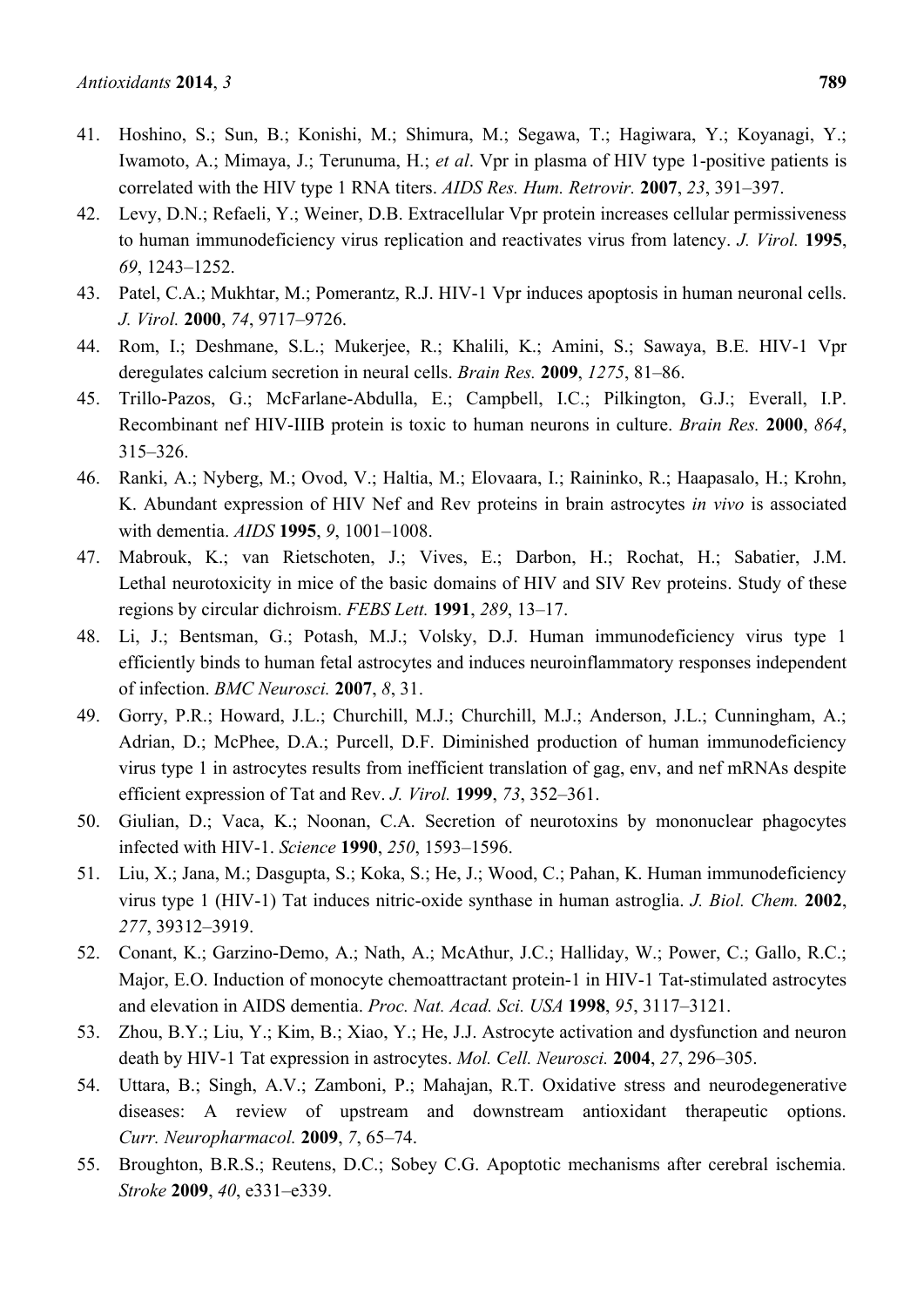- 56. Butterfield, D.A.; Castegna, A.; Lauderback, C.M.; Drake, J. Evidence that amyloid β-peptide induced lipid peroxidation and its sequelae in Alzheimer's disease brain contribute to neuronal death. *Neurobiol. Aging* **2002**, 23, 655–664.
- 57. Banerjee, A.; Zhanq, X.; Manda, K.R.; Banks, W.A.; Ercal, N. HIV proteins (gp120 and Tat) and methamphetamine in oxidative stress-induced damage in the brain: Potential role of the thiol antioxidant *N*-acetylcysteine amide. *Free Rad. Biol. Med.* **2010**, *48*, 1388–1398.
- 58. Steiner, J.; Haughey, N.; Li, W.; Venkatesan, A.; Anderson, C.; Reid, R.; Malpica, T.; Pocernich, C.; Butterfield, D.A.; Nath, A. Oxidative stress and therapeutic approaches in HIV dementia. *Antioxid. Redox Sign.* **2006**, *8*, 2089–2100.
- 59. Sims, N.R.; Muyderman, H. Mitochondria, oxidative metabolism and cell death in stroke. *Biochim. Biophysis. Acta* **2010**, *1802*, 80–91.
- 60. Dexter, D.T.; Carter, C.J.; Wells, F.R.; Javoy-Agid, F.; Agid, Y.; Lees, A.; Jenner, P.; Marsden, C.D. Basal lipid perxidation in substantia nigra is increased in Parkinson's disease. *J. Neurochem.* **1987**, *52*, 381–389.
- 61. Beal, M.F. Aging, energy, and oxidative stress in neurodegenerative diseases. *Ann. Neurol.* **1995**, *38*, 357–366.
- 62. Smith, M.A.; Perry, G. Free radical damage, iron, and Alzheimer's disease. *J. Neurol. Sci.* **1995**, *134*, 92–94.
- 63. Smith, M.A.; Sayre, L.M.; Monnier, V.M.; Perry, G. Radical ageing in Alzheimer's disease. *Trends Neurosci.* **1995**, *18*, 172–176.
- 64. Cao, W.; Carney, J.M.; Duchon, A.; Floyd, R.A.; Chevion, M. Oxygen free radicals involvement in ischemia and reperfusion of the brain injury to brain. *Neurosci. Lett.* **1998**, *88*, 233–238.
- 65. Montoliu, C.; Valles, S.; Renau-Piqueras, J.; Guerri, C. Ethanol-induced oxygen radical formation and lipid peroxidation in rat brain: Effect of chronic alcohol consumption. *J. Neurochem.* **1994**, *63*, 1855–1862.
- 66. Smith, C.D.; Carney, J.M.; Starke-Reed, P.E.; Oliver, C.N.; Stadtman, E.R.; Floyd, R.A.; Markesberry, W.R. Excess brain protein oxidation and enzyme dysfunction in normal aging and in Alzheimer's disease. *Proc. Natl. Acad. Sci. USA* **1991**, *88*, 10540–10543.
- 67. Mollace, V.; Nottet, H.S.; Clayette, P.; Turco, M.C.; Muscoli, C.; Salvemini, D.; Perno, C.F. Oxidative stress and neuroAIDS: Triggers, modulators and novel antioxidants. *Trends Neurosci.*  **2001**, *24*, 411–416.
- 68. Turchan, J.; Pocernich, C.B.; Gairola, C.; Chauhan, A.; Schifitto, G.; Butterfield, D.A.; Buch, S.; Naravan, O.; Sinai, A.; Geiger, G.; *et al*. Oxidative stress in HIV demented patients and protection *ex vivo* with novel antioxidants. *Neurology* **2003**, *60*, 307–314.
- 69. Cutler, R.G.; Haughey, N.J.; Tammara, A.; McArthur, J.C.; Nath, A.; Reid, R.; Vargas, D.L.; Pardo, C.A.; Mattson, M.P. Dysregulation of sphingolipids and sterol metabolism by ApoE4 in HIV dementia. *Neurology* **2004**, *63*, 626–630.
- 70. Agrawal, L.; Louboutin, J.P.; Strayer, D.S. Preventing HIV-1 Tat-induced neuronal apoptosis using antioxidant enzymes: Mechanistic and therapeutic implications. *Virology* **2007**, *363*, 462–472.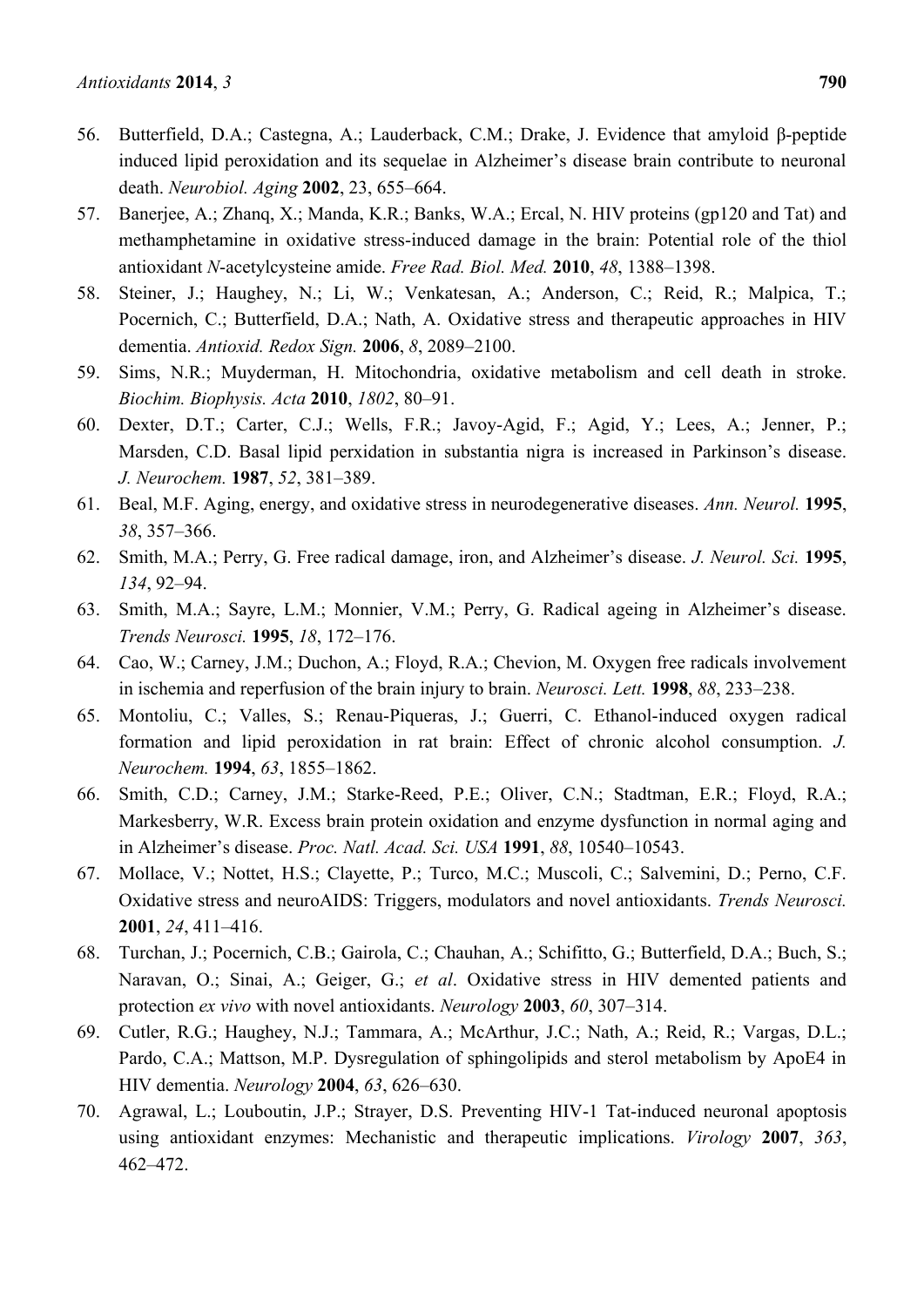- 71. Kruman, I.I.; Bruce-Keller, A.J.; Bredesen, D.; Waeg, G.; Mattson, M.P. Evidence that 4-hydroxynonenal mediates oxidative stress-induced neuronal apoptosis. *J. Neurosci.* **1997**, *17*, 5089–5100.
- 72. Bruce-Keller, A.J.; Li, Y.J.; Lovell, M.A.; Kraemer, P.J.; Gary, D.S.; Brown, R.R.; Markesbery, W.R.; Mattson, M.P. 4-Hydroxynonenal, a product of lipid peroxidation, damages cholinergic neurons and impairs visuospatial memory in rats. *J. Neuropathol. Exp. Neurol.* **1998**, *57*, 257–267.
- 73. Bruce-Keller, A.J.; Barger, S.W.; Moss, N.I.; Pham, J.T.; Keller, J.N.; Nath, A. Proinflammatory and pro-oxidant properties of Tat in a microglial cell line: Attenuation by 17b-estradiol. *J. Neurochem.* **2001**, *78*, 1315–1324.
- 74. Agrawal, L.; Louboutin, J.P.; Reyes, B.A.S.; van Bockstaele, E.J.; Strayer, D.S. HIV-1 Tat neurotoxicity: A model of acute and chronic exposure, and neuroprotection by gene delivery of antioxidant enzymes. *Neurobiol. Dis.* **2012**, *45*, 657–670.
- 75. Nath, A.; Conant, K.; Chen, P.; Scott, C.; Major, E.O. Transient exposure to HIV-1 Tat protein results in cytokine production in macrophages and astrocytes: A hit and run phenomenon. *J. Biol. Chem.* **1999**, *274*, 17098–17102.
- 76. Andersen, J.K. Oxidative stress in neurodegeneration: Cause or consequence? *Nat. Med.* **2004**, *5*, S18–S25.
- 77. Kruman, I.I.; Mattson, M.P. Pivotal role of mitochondrial calcium uptake in neural cell apoptosis and necrosis. *J. Neurochem.* **1999**, *72*, 529–540.
- 78. Shah, A.; Kumar, S.; Simon, S.D.; Singh, D.P.; Kumar, A. HIV gp120- and methamphetamine-mediated oxidative stress induces astrocyte apoptosis via cytochrome P4502E1. *Cell Death Dis.* **2013**, *4*, e850.
- 79. Louboutin, J.P.; Agrawal, L.; Reyes, B.A.S.; van Bockstaele, E.J.; Strayer, D.S. HIV-1 gp120-induced injury to the blood-brain barrier: Role of metalloproteinases 2 and 9 and relationship to oxidative stress. *J. Neuropathol. Exp. Neurol.* **2010**, *69*, 801–816.
- 80. Louboutin, J.P.; Agrawal, L.; Reyes, B.A.S.; van Bockstaele, E.J.; Strayer, D.S. A rat model of human immunodeficiency virus 1 encephalopathy using envelope glycoprotein gp120 expression delivered by SV40 vectors. *J. Neuropathol. Exp. Neurol.* **2009**, *68*, 456–473.
- 81. Strayer, D.S. Gene therapy using SV40-derived vectors: What does the future hold? *J. Cell Physiol.* **1999**, *181*, 375–384.
- 82. Strayer, D.S.; Kondo, R.; Milano, J.; Duan, L.X. Use of SV40-based vectors to transduce foreign genes to normal human peripheral blood mononuclear cells. *Gene Ther.* **1997**, *4*, 219–225.
- 83. McKee, H.J.; Strayer, D.S. Immune responses against SIV envelope glycoprotein, using recombinant SV40 as a vaccine delivery vector. *Vaccine* **2002**, *20*, 3613–3625.
- 84. Cordelier, P.; Calarota, S.A.; Pomerantz, R.J.; Xiaoshan, J.; Strayer, D.S. Inhibition of HIV-1 in the central nervous system by IFN-α2 delivered by an SV40 vector. *J. Interferon Cytokine Res.*  **2003**, *23*, 477–488.
- 85. Cordelier, P.; van Bockstaele, E.; Calarota, S.A.; Strayer, D.S. Inhibiting AIDS in the central nervous system: Gene delivery to protect neurons from HIV. *Mol. Ther.* **2003**, *7*, 801–810.
- 86. Cordelier, P.; Strayer, D.S. Using gene delivery to protect HIV-susceptible CNS cells: Inhibiting HIV replication in microglia. *Virus Res.* **2006**, *118*, 87–97.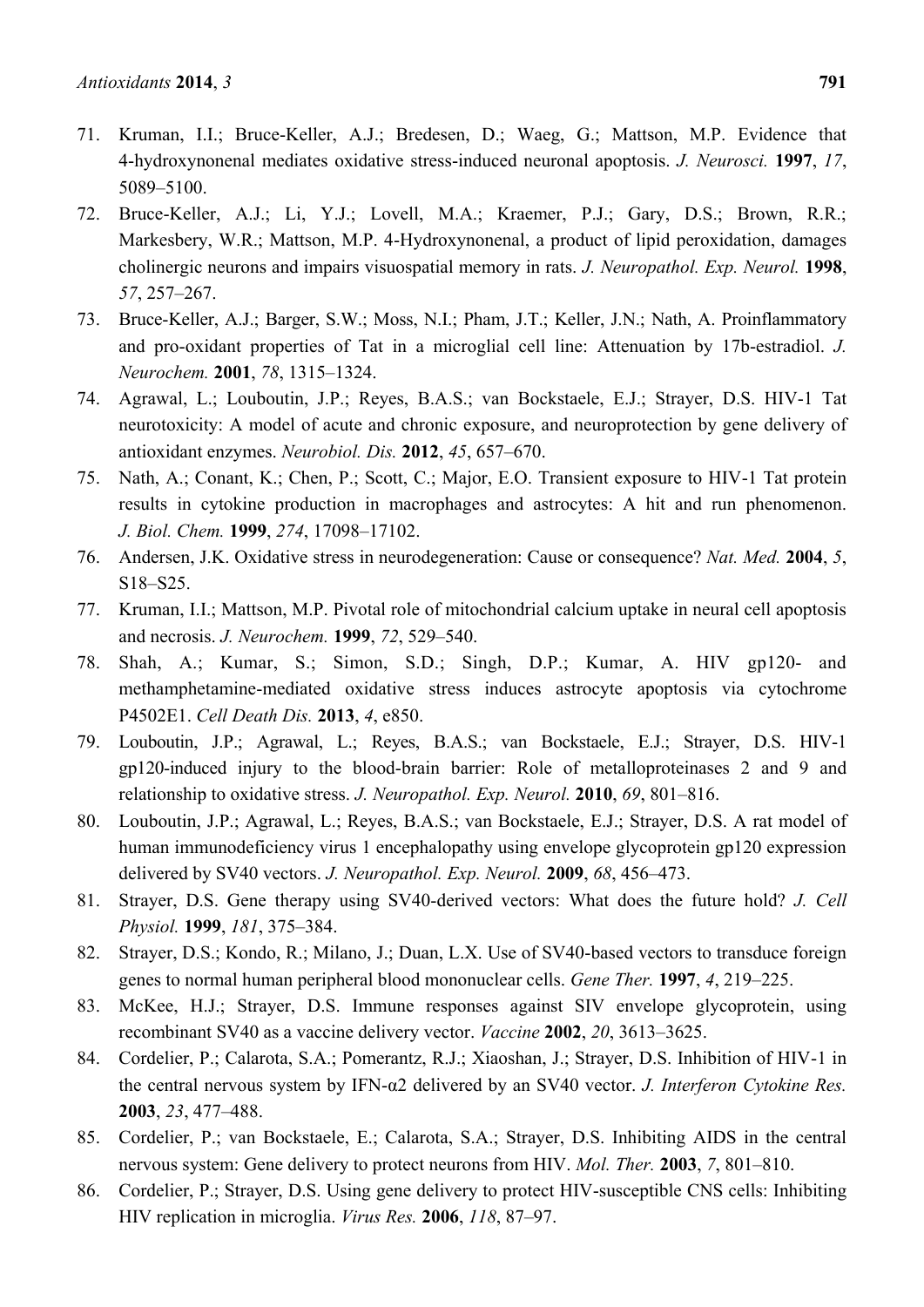- 87. Ferrucci, R.; Nonnemacher, M.R.; Cohen E.A.; Wigdahl, B. Extracellular human immunodeficiency 1 virus type 1 viral protein R causes reductions in astrocytic ATP and glutathione levels compromising the antioxidant reservoir. *Virus Res.* **2012**, *167*, 358–369.
- 88. Hurtrel, M.; Ganiere, J.P.; Guelfi, J.F.; Chakrabarti, L.; Maire, M.A.; Gray, F.; Montagnier, L.; Hurtrel, B. Comparison of early and late feline immunodeficiency virus encephalopathies. *AIDS* **1992**, *6*, 399–406.
- 89. Thormar, H. Maedi-visna virus and its relationship to human deficiency virus. *AIDS Rev.* **2005**, *7*, 233–245.
- 90. Lackner, A.A.; Veazey, R.S. Current concepts in AIDS pathogenesis: Insights from the SIV/macaque model. *Annu. Rev. Med*. **2007**, *58*, 461–476.
- 91. Toggas, S.M.; Masliah, E.; Rockenstein, E.M.; Rall, G.F.; Abraham, C.R.; Mucke, L. Central nervous system damage produced by expression of the HIV-1 coat protein gp120 in transgenic mice. *Nature* **1994**, *367*, 188–193.
- 92. Avgeropoulos, N.; Kelley, B.; Middaugh, L.; Arrigo, S.; Persidsky, Y.; Gendelman, H.E.; Tyor, W.R. SCID mice with HIV encephalitis develop behavioral abnormalities. *J. Acquir. Immune Defic. Syndr.* **1998**, *18*, 13–20.
- 93. Bruce-Keller, A.J.; Turchan-Cholewo, J.; Smart, E.J.; Geurin, T.; Chauhan, A.; Reid, R.; Xu, R.; Nath, A.; Knapp, P.E.; Hauser, K.F. Morphine causes rapid increases in glial activation and neuronal injury in the striatum of inducible HIV-1 Tat transgenic mice. *Glia* **2008**, *56*, 1414–1427.
- 94. Agrawal, L.; Louboutin, J.P.; Reyes, B.A.S.; van Bockstaele, E.J.; Strayer, D.S. Antioxidant enzyme gene delivery to protect from HIV-1 gp120-induced neuronal apoptosis. *Gene Ther.* **2006**, *13*, 1645–1656.
- 95. Louboutin, J.P.; Agrawal, L.; Reyes, B.A.S.; van Bockstaele, E.J.; Strayer, D.S. Protecting neurons from HIV-1 gp120-induced oxidant stress using both localized intracerebral and generalized intraventricular administration of antioxidant enzymes delivered by SV40-derived vectors. *Gene Ther.* **2007**, *14*, 1650–1661.
- 96. Nosheny, R.L.; Bachis, A.; Acquas, E.; Mocchetti, I. Human immunodeficiency virus type 1 glycoprotein gp120 reduces the levels of brain-derived neurotrophic factor *in vivo*: Potential implication for neuronal cell death. *Eur. J. Neurosci.* **2004**, *20*, 2857–2864.
- 97. Butler, T.R.; Smith, K.J.; Self, R.L.; Braden, B.B.; Prendergast, M.A. Neurodegenerative effects of recombinant HIV-1 Tat(1–86) are associated with inhibition of microtubule formation and oxidative stress-related reductions in microtubule-associated protein-2(a,b). *Neurochem. Res.* **2011**, *36*, 819–828.
- 98. Zou, W.; Kim, B.O.; Zhou, B.Y.; Liu, Y.; Messing, A.; He, J. Protection against human immunodeficiency virus type 1 Tat neurotoxicity by Ginkgo biloba extract EGb 761 involving glial fibrillary acidic protein. *Am. J. Pathol.* **2007**, *171*, 1923–1935.
- 99. Pocernich, C.B.; La Fontaine, M.; Butterfield, D.A. *In-vivo* glutathione elevation protects against hydroxyl free radical-induced protein oxidation in rat brain. *Neurochem. Int.* **2000**, *36*, 185–191.
- 100. Kraus, R.L.; Pasieczny, R.; Lariosa-Willingham, K.; Turner, M.S.; Jiang, A.; Trauger, J.W. Antioxidant properties of minocycline: Neuroprotection in an oxidative stress assay and direct radical-scavenging activity. *J. Neurochem.* **2005**, *94*, 819–827.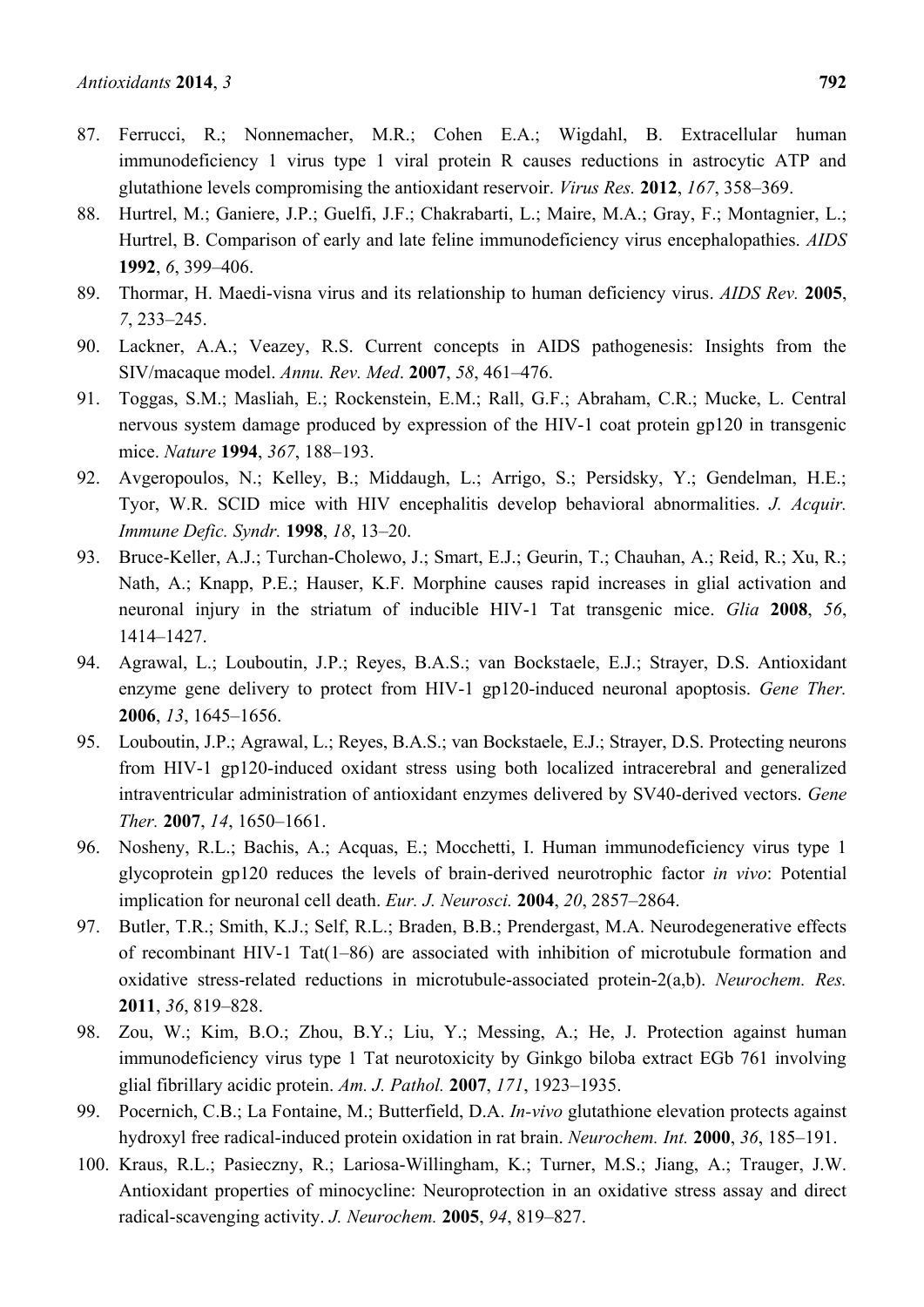- 101. Zinc, M.C.; Uhrlaub, J.; DeWitt, J.; Voelker, T.; Bullock, B.; Mankowski, J.; Tarwater, P.; Clements, J.; Barber, S. Neuroprotective anti-human immunodeficiency virus activity of minocycline. *JAMA* **2005**, *293*, 2003–2011.
- 102. Consortium, D. A randomized, double-blind, placebo-controlled trial of deprenyl and thioctic acid in human immunodeficiency virus-associated cognitive impairment: Dana Consortium on the therapy of HIV dementia and related cognitive disorders. *Neurology* **1998**, *50*, 645–651.
- 103. Sacktor, N.; Schifitto, G.; McDermott, M.P.; Marder, K.; McArthur, J.C.; Kieburtz, K. Transdermal seleginine in HIV-associated cognitive impairment: Pilot, placebo-controlled study. *Neurology* **2000**, *54*, 233–235.
- 104. Consortium, D. Safety and tolerability of the antioxidant OPC-14117 in HIV-associated cognitive impairment: The Dana Consortium on the therapy of HIV dementia and related cognitive disorders. *Neurology* **1997**, *49*, 142–146.
- 105. Pulliam, L.; Irwin, I.; Kusdra, L.; Rempel, H.; Flitter, W.D.; Garland, W.A. CPI-1189 attenuates effects of suspected neurotoxins associated with AIDS dementia: A possible role for ERK activation. *Brain Res.* **2001**, *893*, 95–103.
- 106. Clifford, D.B.; McArthur, J.C.; Schifitto, G.; Kieburtz, K.; McDermott, M.P.; Letendre, S.; Cohen, B.A.; Marder, K.; Ellis, R.J.; Marra, C.M.; *et al.* A randomized clinical trial of CPI-1189 for HIV-associated cognitive-motor impairment. *Neurology* **2002**, *59*, 1568–1573.
- 107. Watanabe, Y.; Chu, Y.; Andresen, J.J.; Nakane, H.; Faraci, F.M.; Heistad, D.D. Gene transfer of extracellular superoxide dismutase reduces cerebral vasospasm after subarachnoid hemorrhage. *Stroke* **2003**, *34*, 434–440.
- 108. Hoehn, B.; Yenari, M.A.; Sapolsky, R.M.; Steinberg, G.K. Glutathione peroxidase overexpression inhibits cytochrome C release and proapoptotic mediators to protect neurons from experimental stroke. *Stroke* **2003**, *34*, 2489–2494.
- 109. Ridet, J.L.; Bensadoun, J.C.; Deglon, N.; Aebischer, P.; Zurn, A.D. Lentivirus-mediated expression of glutathione peroxidase: Neuroprotection in murine models of Parkinson's disease. *Neurobiol. Dis.* **2006**, *21*, 29–34.
- 110. Louboutin, J.P.; Marusich, E.; Fisher-Perkins, J.; Dufour, J.P.; Bunnell, B.A.; Strayer, D.S. Gene transfer to the Rhesus monkey brain using SV40-derived vectors is durable and safe. *Gene Ther.* **2011**, *18*, 682–691.
- 111. Louboutin, J.P.; Chekmasova, A.A.; Marusich, E.; Chowdhury, J.R.; Strayer, D.S. Efficient CNS gene delivery by intravenous injection. *Nature Meth.* **2010**, *7*, 905–907.
- 112. Agrawal, L.; Louboutin, J.P.; Marusich, E.; Reyes, B.A.S.; van Bockstaele, E.; Strayer, D.S. Dopaminergic neurotoxicity of HIV-1 gp120: Reactive oxygen species as signaling intermediates. *Brain Res*. **2010**, *1306*, 116–130.
- 113. Louboutin, J.P.; Reyes, B.A.S.; Agrawal, L.; van Bockstaele, E.J.; Strayer, D.S. Strategies for CNS-directed gene delivery: *In vivo* gene transfer to the brain using SV40-derived vectors. *Gene Ther.* **2007**, *14*, 939–949.
- 114. Louboutin, J.P.; Agrawal, L.; Reyes, B.A.S.; van Bockstaele, E.J.; Strayer, D.S. HIV-1 gp120 neurotoxicity proximally and at a distance from the point of exposure: Protection by rSV40 delivery of antioxidant enzyme. *Neurobiol. Dis.* **2009**, *34*, 462–476.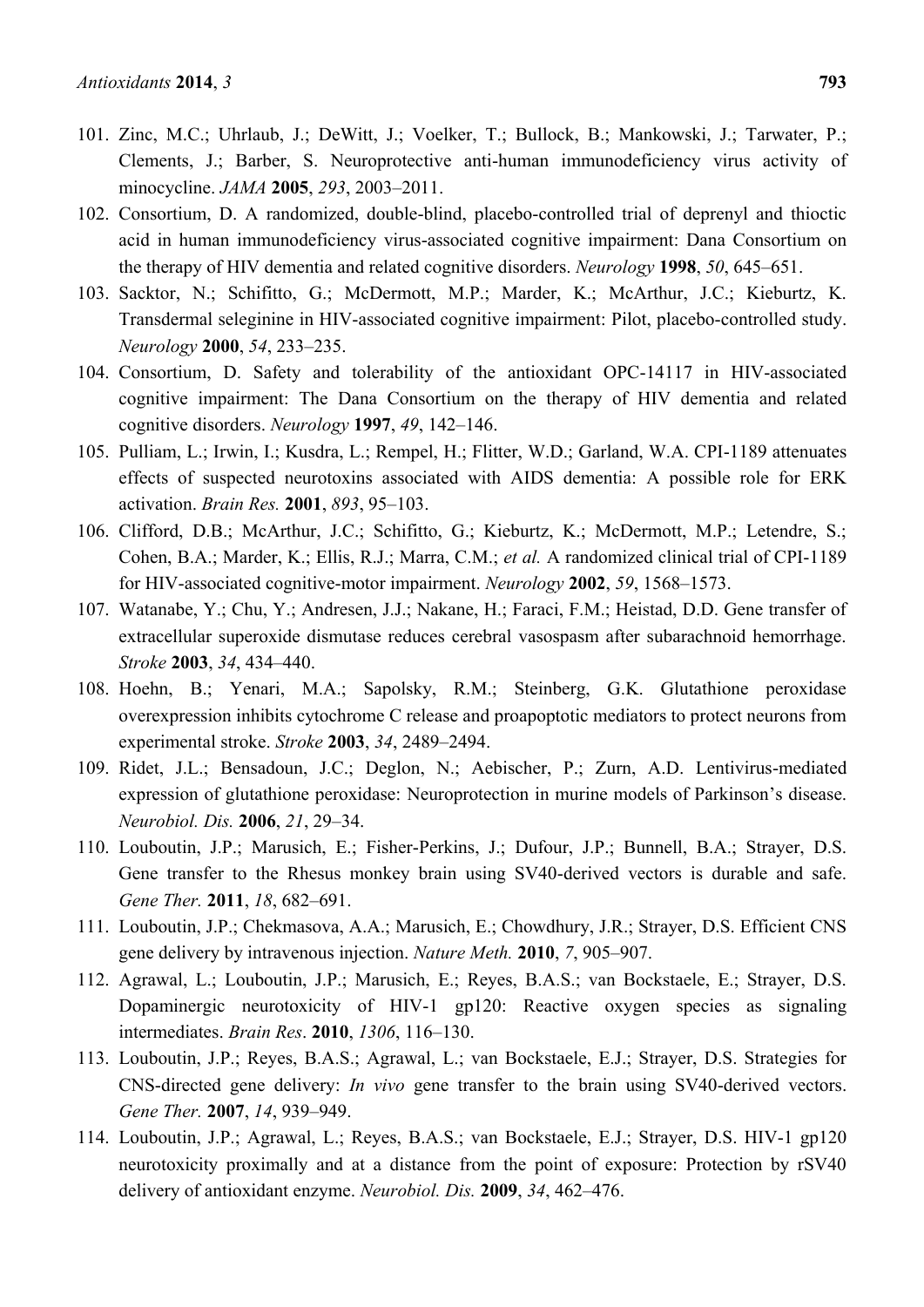- 115. Louboutin, J.P.; Reyes, B.A.S.; Agrawal, L.; van Bockstaele, E.J.; Strayer, D.S. Intracisternal rSV40 administration provides effective pan-CNS transgene expression. *Gene Ther.* **2012**, *19*, 114–118.
- 116. Petito, C.K.; Roberts, B. Evidence of apoptotic cell death in HIV encephalitis. *Am. J. Pathol.* **1995**, *146*, 1121–1130.
- 117. Noorbakhsh, F.; Ramachandran, R.; Barsby, N.; Ellestad, K.K.; LeBlanc, A.; Dickie, P.; Baker, G.; Hollenberg, M.D.; Cohen, E.A.; Power, C. MicroRNA profiling reveals new aspects of HIV neurodegeneration: Caspase-6 regulates astrocyte survival. *FASEB J.* **2010**, *24*, 1799–1812.
- 118. Singh, I.N.; Goody, R.J.; Dean, C.; Ahmad, N.M.; Lutz, S.E.; Knapp, P.E.; Nath, A.; Hauser, K.F. Apoptotic cell death of striatal neurons induced by human immunodeficiency virus-1 Tat and gp120: Differential involvement of caspase-3 and endonuclease G. *J. Neurovirol.* **2004**, *10*, 141–151.
- 119. Askenov, M.Y.; Askenova, M.V.; Mactutus, C.F.; Booze, R.M. Attenuated neurotoxicity of the transactivation-defective HIV-Tat protein in hippocampal cell cultures. *Exp. Neurol.* **2009**, *219*, 586–590.
- 120. Nosheny, R.L.; Bachis, A.; Aden, S.A.; de Bernardi, M.A.; Mocchetti, I. Intrastriatal administration of human immunodeficiency virus-1 glycoprotein 120 reduces glial cell-line derived neurotrophic factor levels and causes apoptosis in the substantia nigra. *J. Neurobiol.* **2006**, *66*, 1311–1321.
- 121. Nosheny, R.L.; Ahmed, F.; Yakovlev, A.; Meyer, E.M.; Ren, K.; Tessarollo, L.; Mocchetti, I. Brain-derived neurotrophic factor prevents the nigrostriatal degeneration induced by human immunodeficiency virus-1 glycoprotein 120 *in vivo*. *Eur. J. Neurosci.* **2007**, *25*, 2275–2284.
- 122. Bachis, A.; Aden, S.A.; Nosheny, R.L.; Andrews, P.M.; Mocchetti, I. Axonal transport of human immunodeficiency virus type 1 envelope protein glycoprotein 120 is found in association with neuronal apoptosis. *J. Neurosci.* **2006**, *26*, 6771–6780.
- 123. Louboutin, J.P.; Reyes, B.A.S.; Agrawal, L.; van Bockstaele, E.J.; Strayer, D.S. Gene delivery of antioxidant enzymes inhibits HIV-1 gp120-induced expression of caspases. *Neuroscience* **2012**, *214*, 68–77.
- 124. Cribbs, D.H.; Poon, W.W.; Rissman, R.A.; Blurton-Jones, M. Caspase-mediated degeneration in Alzheimer's disease. *Am. J. Pathol.* **2004**, *165*, 353–355.
- 125. Sacktor, N.; Haughey, N.; Cutler, R.; Tamara, A.; Turchan, J.; Pardo, C.; Vargas, D.; Nath, A. Novel markers of oxidative stress in actively progressive HIV dementia. *J. Neuroimmunol.* **2004**, *157*, 176–184.
- 126. Ullrich, C.K.; Groopman, J.E.; Ganju, R.K. HIV-1 gp120- and gp160-induced apoptosis in cultured endothelial cells is mediated by caspases. *Blood* **2000**, *96*, 1436–1442.
- 127. Price, T.O.; Ercal, N.; Nakaoke, R.; Banks, W.A. HIV-1 viral proteins gp120 and Tat induce oxidative stress in brain endothelial cells. *Brain Res.* **2005**, *1045*, 57–63.
- 128. Price, T.O.; Uras, F.; Banks, W.A.; Ercal, N. A novel antioxidant *N*-acetylcysteine amide prevents gp120- and Tat-induced oxidative stress in brain endothelial cells. *Exp. Neurol.* **2006**, *201*, 193–202.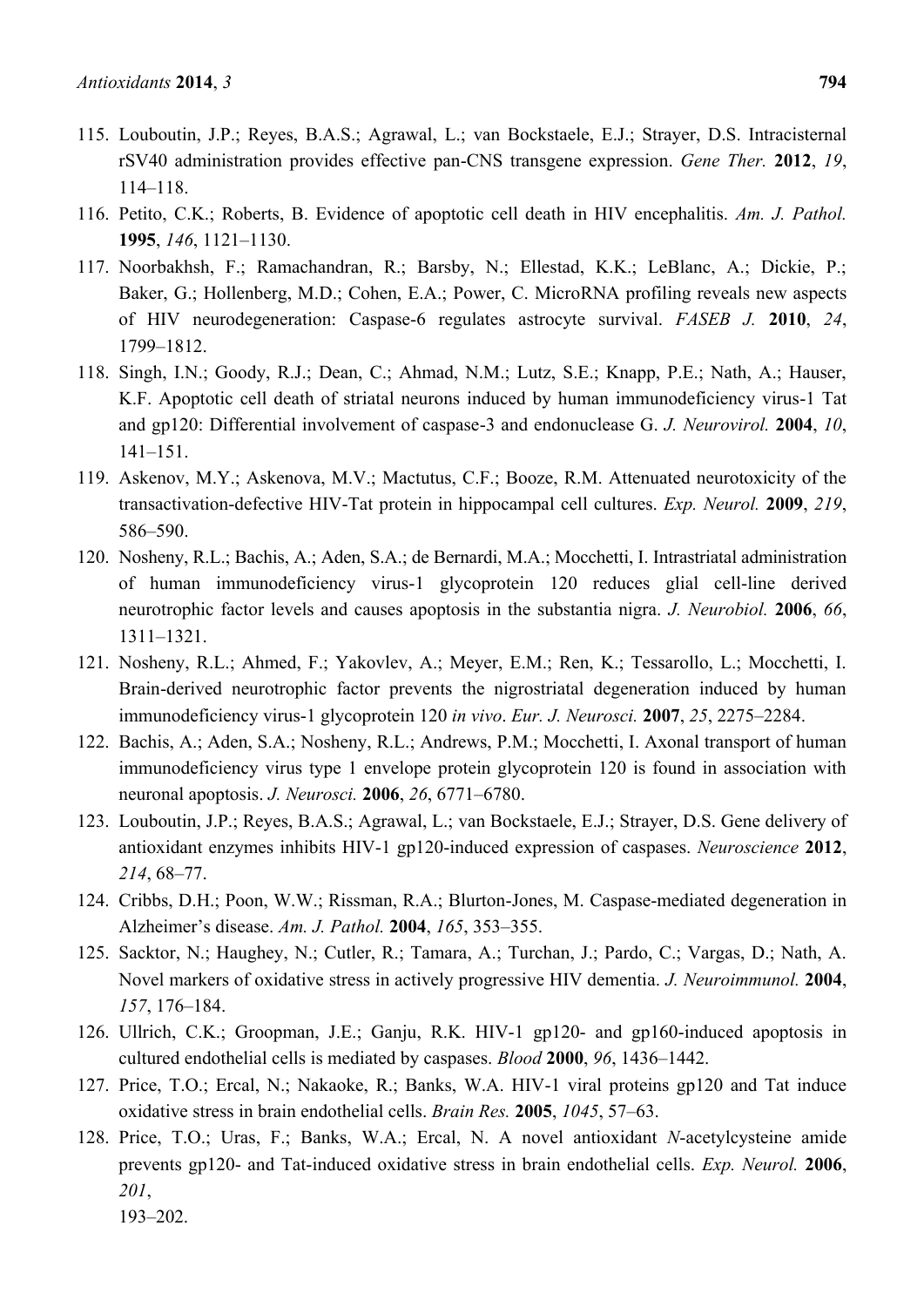- 129. Petito, C.K.; Cash, K.S. Blood-brain barrier abnormalities in the acquired immunodeficiency syndrome: Immunohistochemical localization of serum proteins in postmortem brain. *Ann. Neurol.* **1992**, *32*, 658–666.
- 130. Power, C.; Kong, P.A.; Crawford, T.O.; Wesselingh, S.; Glass, J.D.; McArthur, J.C.; Trapp, B.D. Cerebral white matter changes in acquired immunodeficiency syndrome dementia: Alterations of the blood-brain barrier. *Ann. Neurol.* **1993**, *34*, 339–350.
- 131. Avison, M.J.; Nath, A.; Greene-Avison, R.; Schmitt, F.A.; Greenberg, R.N.; Berger, J.R. Neuroimaging correlates of HIV-associated BBB compromise. *J. Neuroimmunol.* **2004**, *157*, 140–146.
- 132. Toneatto, S.; Finco, O.; van der Putten, H.; Abrignani, S.; Annunziata, P. Evidence of blood-brain barrier alteration and activation in HIV-1 gp120 transgenic mice. *AIDS* **1999**, *13*, 2343–2348.
- 133. Huang, M.B.; Hunter, M.; Bond, V.C. Effect of extracellular human immunodeficiency virus type 1 glycoprotein 120 on primary human vascular endothelium cell cultures. *AIDS Res. Hum. Retrovir.* **1999**, *15*, 1265–1277.
- 134. Dallasta, L.M.; Pisarov, L.A.; Esplen, J.E.; Werley, J.V.; Moses, A.V.; Nelson, J.A.; Achim, C.L. Blood-brain barrier tight junction disruption in human immunodeficiency virus-1 encephalitis. *Am. J. Pathol.* **1999**, *155*, 1915–1927.
- 135. Banks, W.A.; Ibrahimi, F.; Farr, S.A.; Flood, J.F.; Morley, J.E. Effects of wheatgerm agglutinin and aging on the regional brain uptake of HIV-1 gp120. *Life Sci.* **1999**, *65*, 81–89.
- 136. Banks, W.A.; Freed, E.O.; Wolf, K.M.; Robinson, S.M.; Franko, M.; Kumar, V.B. Transport of human immunodeficiency virus type 1 pseudoviruses across the blood-brain barrier: Role of envelope proteins and adsorptive endocytosis. *J. Virol.* **2001**, *75*, 4681–4691.
- 137. Banks, W.A.; Robinson, S.M.; Nath, A. Permeability of the blood-brain barrier to HIV-1 Tat. *Exp. Neurol.* **2005**, *193*, 218–227.
- 138. Cioni, C.; Annunziata, P. Circulating gp120 alters the blood-brain barrier permeability in HIV-1 gp120 transgenic mice. *Neurosci. Lett.* **2002**, *330*, 299–301.
- 139. Annunziata, P. Blood-brain barrier changes during invasion of the central nervous system by HIV-1. Old and new insights into the mechanism. *J. Neurol.* **2003**, *250*, 901–906.
- 140. Kanmogne, G.D.; Primeaux, C.; Grammas, P. HIV-1 gp120 proteins alter tight junction protein expression and brain endothelial cell permeability: Implications for the pathogenesis of HIV-associated dementia. *J. Neuropath. Exp. Neurol.* **2005**, *64*, 498–505.
- 141. Kanmogne, G.D.; Schall, K.; Leibhart, J.; Knipe, B.; Gendelman, H.E.; Persidsky, Y. HIV-1 gp120 compromises blood-brain barrier integrity and enhance monocyte migration across blood-brain barrier: Implication for viral neuropathogenesis. *J. Cereb. Blood Flow MeTab.* **2007**, *27*, 123–134.
- 142. Louboutin, J.P.; Reyes, B.A.S.; Agrawal, L.; Maxwell, C.R.; van Bockstaele, E.J.; Strayer, D.S. Blood-brain barrier abnormalities caused by exposure to HIV-1 gp120—Protection by gene delivery of antioxidant enzymes. *Neurobiol. Dis.* **2010**, *38*, 313–325.
- 143. Clark, I.M.; Swingler, T.E.; Sampieri, C.L.; Edwards, D.R. The regulation of matrix metalloproteinases and their inhibitors. *Int. J. Biochem. Cell Biol.* **2008**, *40*, 1362–1378.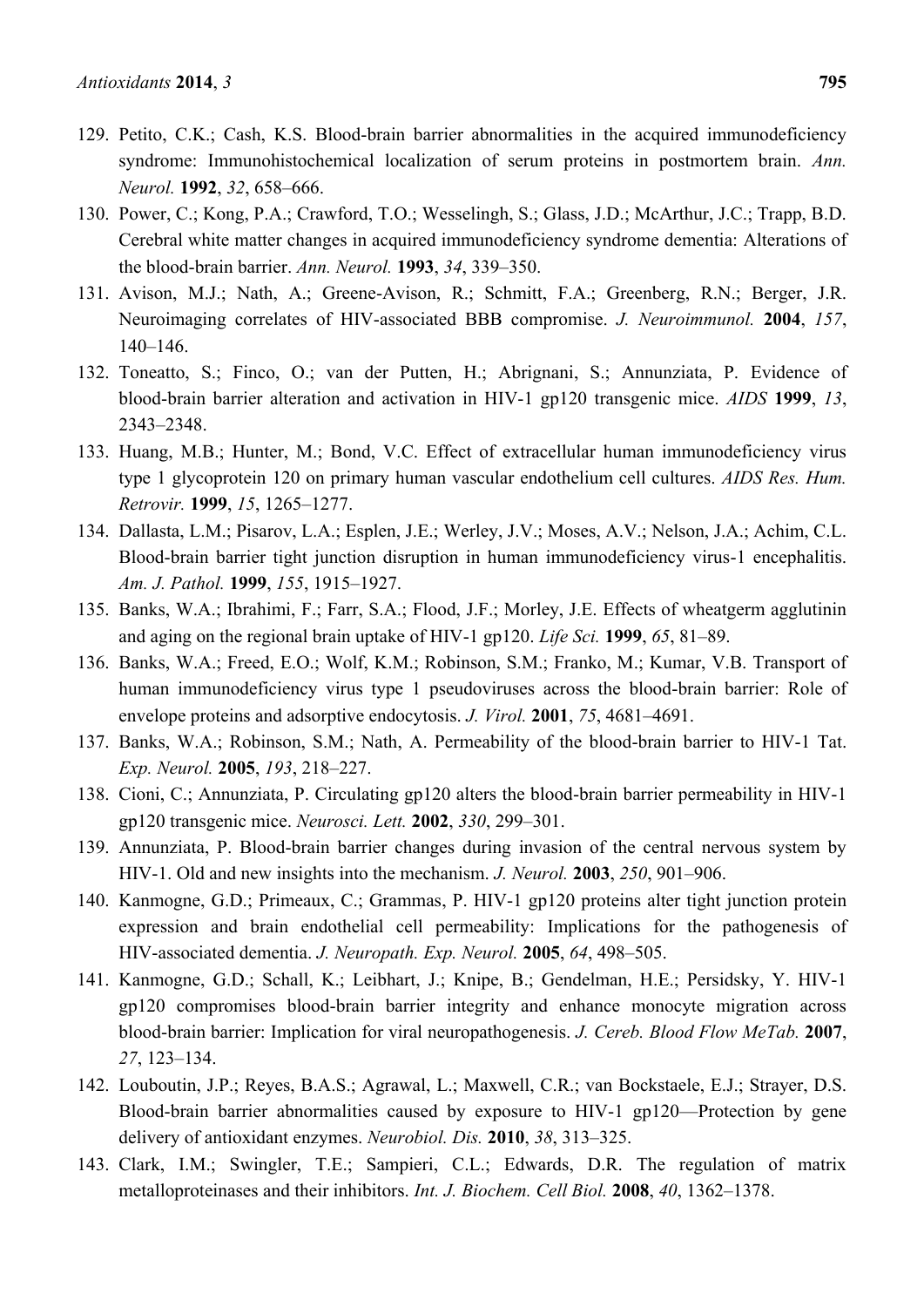- 144. Manabe, S.; Gu, Z.; Lipton, S.A. Activation of matrix metalloproteinase-9 via neuronal nitric oxide synthase contributes to NMDA-induced retinal ganglion cell death. *Investig. Ophtalmol. Vis. Sci.* **2005**, *46*, 4747–4753.
- 145. Rosenberg, G.A. Matrix metalloproteinases in neuroinflammation. *Glia* **2002**, *39*, 279–291.
- 146. Gu, Z.; Kaul, M.; Yan, B.; Kridel, S.J.; Cui, J.; Strongin, A.; Smith, J.W.; Liddington, R.C.; Lipton, S.A. *S*-nitrosylation of matrix metalloproteinases: Signaling pathway to neuronal cell death. *Science* **2002**, *297*, 1186–1190.
- 147. Yong, V.W.; Power, C.; Forsyth, P.; Edwards, D.R. Metalloproteinases in biology and pathology of the central nervous system. *Nat. Rev. Neurosci.* **2001**, *2*, 502–511.
- 148. Lo, E.H.; Wang, X.; Cuzner, M.I. Extracellular proteolysis in brain injury and inflammation: Role for plasminogen activators and matrix metalloproteinases*. J. Neurosci. Res.* **2002**, *69*, 1–9.
- 149. Gursoy-Ozdemir, Y.; Qiu, J.; Matsuoka, N.; Bolay, H.; Bermpohl, D.; Jin, H.; Wang, X.; Rosenberg, GA.; Lo, E.H.; Moskowitz, M.A. Cortical spreading depression activates and upregulates MMP-9. *J. Clin. Investig.* **2004**, *113*, 1447–1455.
- 150. Zozulya, A.L.; Reinke, E.; Baiu, D.C.; Baiu, D.C.; Karman, J.; Sandor, M.; Fabry, Z. Dendritic cell transmigration through brain microvessel endothelium is regulated by MIP-1α chemokine and matrix metalloproteinases. *J. Immunol.* **2007**, *178*, 520–529.
- 151. Haorah, J.; Schall, K.; Ramirez, S.H.; Persidsky, Y. Activation of protein kinases and matrix metalloproteinases causes blood-brain barrier injury: Novel mechanisms for neurodegeneration associated with alcohol abuse. *Glia* **2008**, *56*, 78–88.
- 152. Asahi, M.; Asahi, K.; Jung, J.-C.; del Zoppo, G.J.; Fini, M.E.; Lo, E.H. Role for matrix metalloproteinase 9 after focal cerebral ischemia: Effects of gene knockout and enzyme inhibition with BB-94. *J. Cereb. Blood Flow MeTab.* **2000**, *20*, 1681–1689.
- 153. Gasche, Y.; Copin, J.-C.; Sugawara, T.; Fujimura, M.; Chan, P.H. Matrix metalloproteinases inhibition prevents oxidative stress-associated blood-brain barrier disruption after transient focal cerebral ischemia. *J. Cereb. Blood Flow MeTab.* **2001**, *21*, 1393–1400.
- 154. Kim, G.W.; Gasche, Y.; Grzeschik, S.; Copin, J.-C.; Maier, C.M.; Chan, P.H. Neurodegeneration in striatum induced by the mitochondrial toxin 3-nitropropionic acid: Role of matrix metalloproteinase-9 in early blood-brain barrier disruption? *J. Neurosci.* **2003**, *23*, 8733–8742.
- 155. Sporer, B.; Paul, R.; Koedel, U.; Grimm, R.; Wick, M.; Goebel, F.D.; Pfister, H.W. Presence of matrix metalloproteinase-9 activity in the cerebrospinal fluid of human immunodeficiency virus-infected patients. *J. Infect. Dis.* **1998**, *178*, 854–857.
- 156. Liuzzi, G.M.; Mastroianni, C.M.; Santacroce, M.P.; Fanelli, M.; D'Agostino, C.; Vullo, V.; Riccio, P. Increased activity of matrix metalloproteinases in the cerebrospinal fluid of patients with HIV-associated neurological diseases. *J. Neurovirol.* **2000**, *6*, 156–163.
- 157. Marshall, D.C.L.; Wyss-Coray, T.W.; Abraham, C.R. Induction of matrix metalloproteinase-2 in human immunodeficiency virus-1 glycoprotein 120 transgenic mouse brains. *Neurosci. Lett.* **1998**, *254*, 97–100.